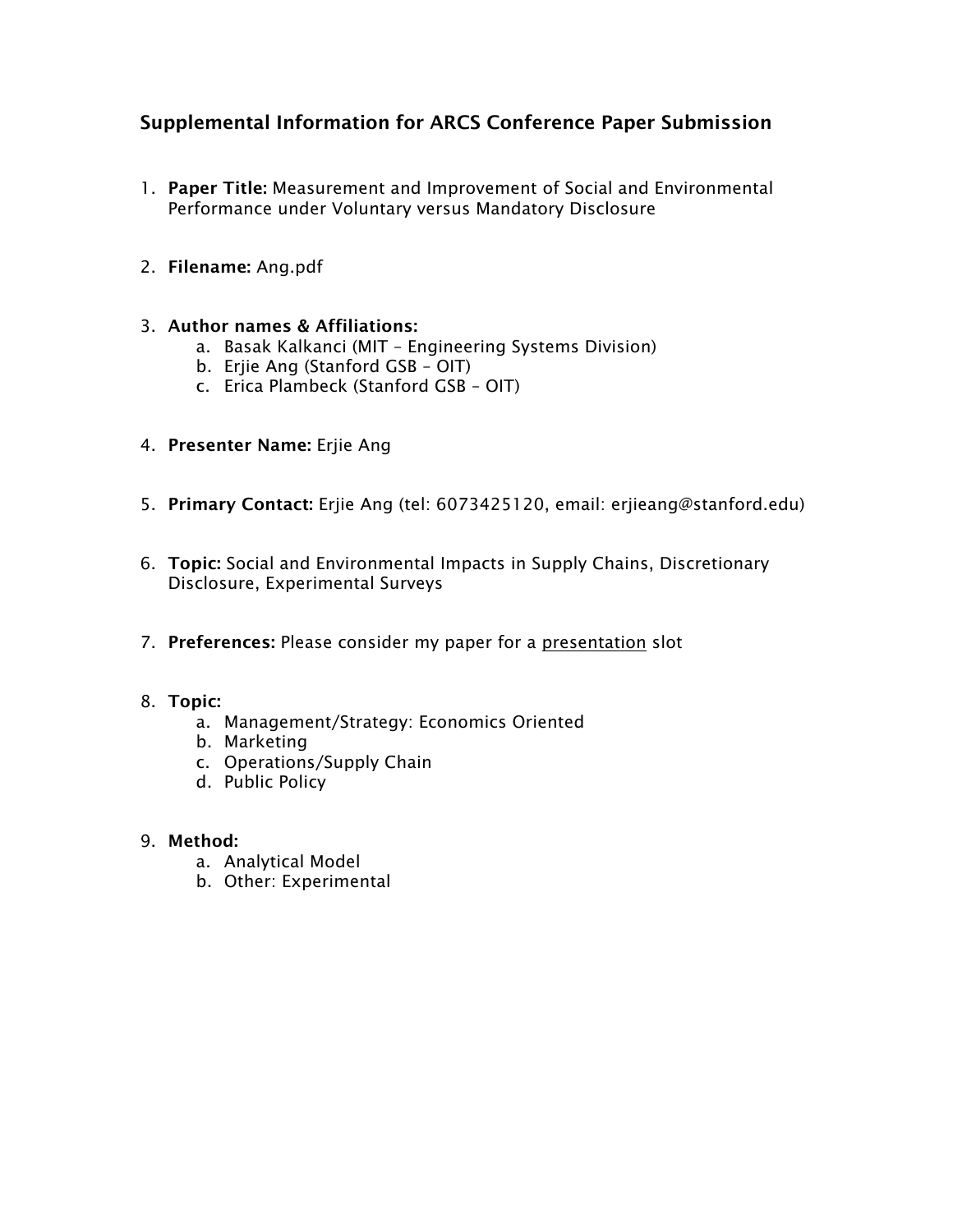Submitted to *Management Science* manuscript

Authors are encouraged to submit new papers to INFORMS journals by means of a style file template, which includes the journal title. However, use of a template does not certify that the paper has been accepted for publication in the named journal. INFORMS journal templates are for the exclusive purpose of submitting to an INFORMS journal and should not be used to distribute the papers in print or online or to submit the papers to another publication.

# Measurement and Improvement of Social and Environmental Performance under Voluntary versus Mandatory Disclosure

Basak Kalkanci

Engineering Systems Division, Massachusetts Institute of Technology, Cambridge, MA 02139, kalkanci@mit.edu

Erjie Ang

Graduate School of Business, Stanford University, Stanford, CA 94305, erjieang@stanford.edu

Erica Plambeck Graduate School of Business, Stanford University, Stanford, CA 94305, elp@stanford.edu

Governments are beginning to mandate that firms disclose information about social and environmental impacts in their supply chains (e.g., regarding conflict minerals and greenhouse gas emissions). This paper shows that such a mandate will deter firms from measuring (and thus improving) those impacts, for two reasons. First, as demonstrated by our consumer choice experiments, voluntary disclosure of impacts can boost a firm's market share. Mandating disclosure reduces a firm's expected gain in market share from learning and disclosing impacts. Second, investors' valuation of a firm drops upon disclosure that impacts are high. Therefore, to the extent that a manager is concerned about that valuation, a mandate for disclosure will cause her not to learn about impacts, lest she learn and be forced to disclose that they are high.

"I don't want to touch it [IPE database of environmental violations by factories in China] or I would not be able to say 'sorry, I don't know'. " - Sourcing Manager for a major brand, speaking to Ma Jun, Director, Institute for Public Economics

#### 1. Introduction

Hoping to use transparency to motivate firms to reduce the social and environmental impacts associated with their products, governments have started to mandate disclosure of those impacts. This paper shows that these well-intentioned disclosure requirements may instead lead to higher social and environmental impacts.

Learning about the social and environmental impacts associated with a product is difficult and costly, because it requires scrutiny of the extended supply chain- from mining of raw materials,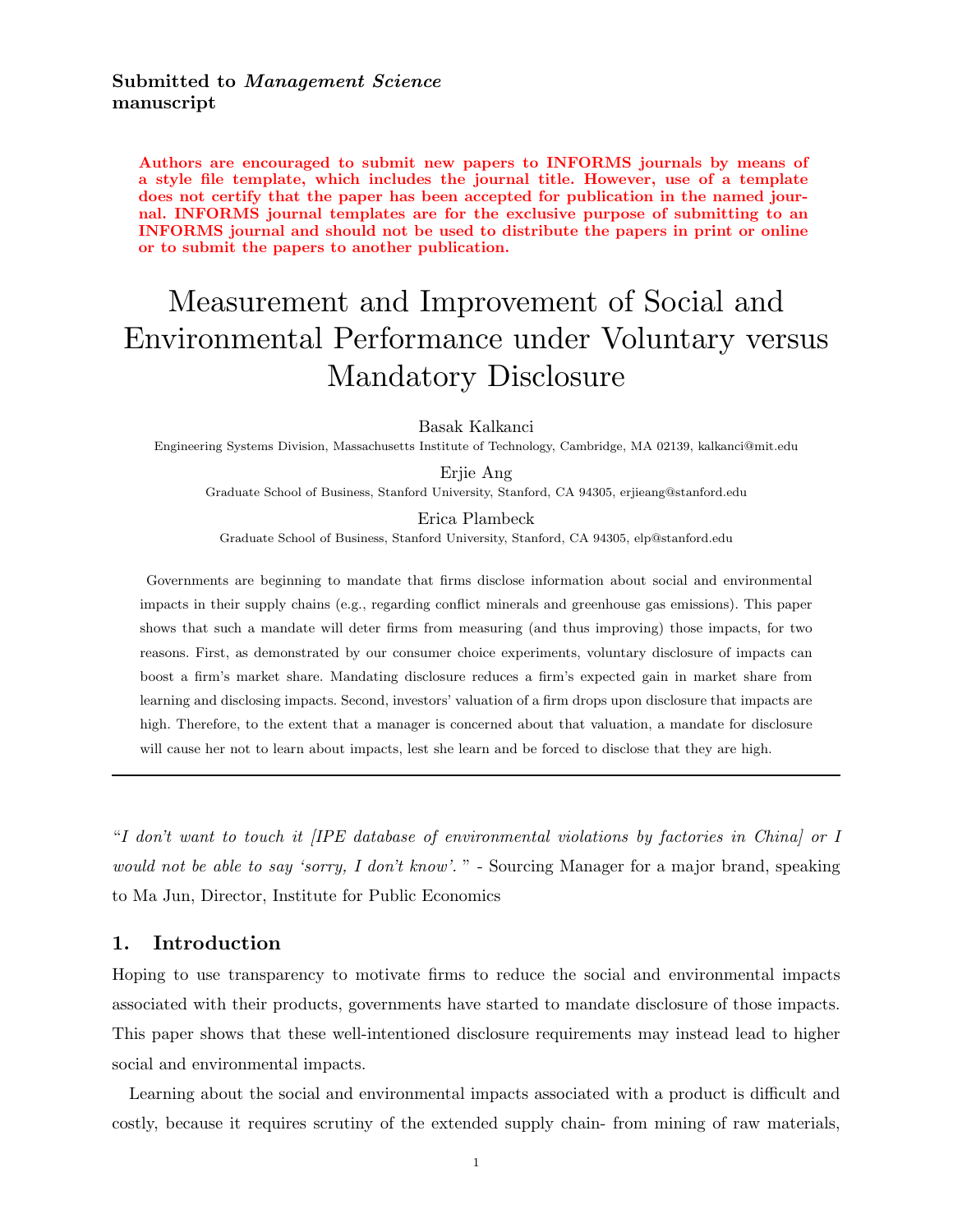through multiple stages of manufacturing, to final use and disposal. Consider the example of greenhouse gas emissions. Far upstream, the manufacturing of basic materials (chemicals, metals, minerals, paper and petroleum products) accounts for approximately 85% of all industrial energy use and associated  $CO_2$  emissions (IPCC 2007). On average across all industries, a company's direct greenhouse gas (GHG) emissions account for only 14% of emissions from its supply chain (excluding final use, recycling and disposal) (Matthews et al. 2008). For products such as consumer electronics, clothing and automobiles, emissions during final use dominate the other supply chain emissions. As a second example, "conflict minerals" (gold, tantalum, tin and tungsten that are mined and, directly or indirectly, finance armed groups in the Democratic Republic of Congo and nearby) enter far upstream in the complex supply chains for a wide variety of end products, including consumer electronics and automobiles (A.T.Kearney 2012). The worst labor abuses also tend to occur far upstream in the supply chain, though some first-tier suppliers are culpable (Economist 2012). A firm typically knows only its first-tier suppliers. Identifying its upstream suppliers requires effort. Measuring their impacts is challenging because the firm may account for only a small fraction of the supplier's business and lacks a direct sourcing relationship. Consumer behavior and the associated impacts in end use and disposal of a product may be similarly difficult to measure.

A firm that makes the effort to learn about social and environmental impacts in its supply chain will see opportunities to reduce those impacts, profitably or at least at no additional cost. Only a small minority of firms (less than one-third according to the survey by Lee et al. 2012) monitor environmental and social responsibility in their extended supply chains. However, at Walmart (the largest corporation in the world in terms of revenue), a manager describing the company's recent effort to measure and reduce environmental impacts observed that "We had to look at the entire value chain. If we had focused on just our own operations, we would have limited ourselves to 10 % of our effect on the environment and, quite frankly, eliminated 90 % of the opportunity that's out there." By "opportunity", he was referring to the potential to profitably reduce pollution (Plambeck and Denend 2007). Reducing pollution is often coincident with improving productivity, so reducing pollution need not be costly (Porter and van der Linde 1994).

In our model, a firm faces the possibility that in future, it may incur costs associated with its supply chain social and environmental impacts. Such costs might arise due to future climate change policy, for example, or negative publicity regarding suppliers' social or environmental impacts. Indeed, among the firms surveyed by Lee et al. (2012), risk of brand damage is the primary motivation for measuring and addressing supply chain social and environmental impacts.

In valuing a firm, strategic investors try to account for potential future costs associated with its supply chain social and environmental impacts (Institutional Investors Group on Climate Change 2010, Griffin et al. 2012, Ioannou and Serafeim 2010). Managers often make decisions that increase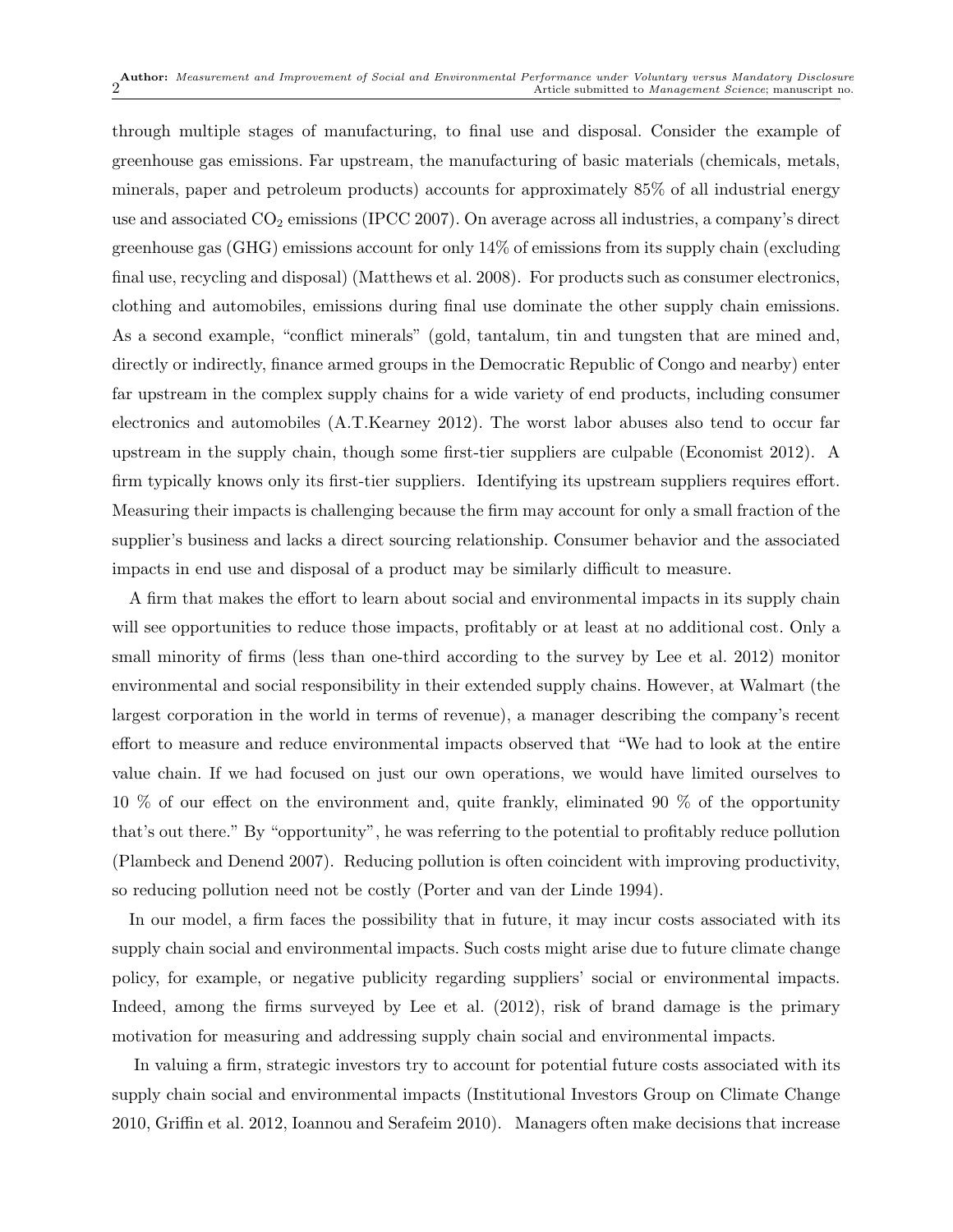investors' current valuation of a firm at the expense of the firm's long-run profitability (Graham et al. 2005) in part because stock options constitute a large component of executive compensation (Frydman and Saks 2005). Therefore, our model assumes that in deciding whether or not to learn about and disclose impacts, a manager maximizes a weighted sum of the firm's expected discounted profit and its valuation by investors. That objective function is the same as in Bebchuk and Stole (1993) and Schmidt et al. (2011).

An ecolabel can boost a firm's market share, though it typically does not enable a firm to charge a higher price (RESOLVE 2012; Nielsen 2011; Haanaes et al. 2012; Laroche et al. 2001). Voluntary disclosure even of negative social and environmental impact information might increase a firm's market share. For example, Patagonia posted descriptions on its website of the poor working conditions in suppliers' factories and, in a full page advertisement in the New York Times, stated that "the environmental cost of everything we make is astonishing" and disclosed  $CO<sub>2</sub>$ , water, and waste impacts of its bestselling jacket. Patagonia's sales rose 30 % after that advertisement (Keown 2012). In other contexts, voluntary disclosure of negative information has been shown to increase trust (Hoffman-Graff 1977, Peters et al. 1997) which leads to increased market share (Chaudhuri and Holbrook 2001). We use consumer choice experiments to develop a model of how disclosure of social and environmental impacts affects a firm's market share, depending on whether the disclosed information is positive or negative, and on whether the disclosure is voluntary or mandatory.

Governments are beginning to mandate that firms disclose social and environmental impacts associated with their products. The caveat is that government cannot compel a firm to know all the social and environmental impacts of its supply chain, and is therefore limited to requiring that a firm disclose whatever it does know. For example, the U.S. Dodd-Frank Wall Street Reform and Consumer Protection Act mandates that firms must disclose their use of conflict minerals but, following complaints from the National Association of Manufacturers and others regarding the costs and difficulties of learning about conflict minerals in complex supply chains, the Securities and Exchange Commission has granted that a firm may state that whether or not its product contains conflict minerals is "undeterminable" (SEC 2012). In France, a new law grants consumers the right to information about the environmental impact of consumer products. In 2012, a subset of firms will label consumer products with their supply chain greenhouse gas emissions and, if this experiment goes well, the French government will mandate such labels on all consumer products. If a firm has not measured the supply chain emissions associated with its product, it will nevertheless be required to label the product with its best estimate of emissions, likely based on an industry average (French Ministry of Ecology, Sust. Dev. and Energy 2012). Legal scholars Fung et al. (2007) warn that such policies, which require a firm to disclose what it knows, may fail to motivate the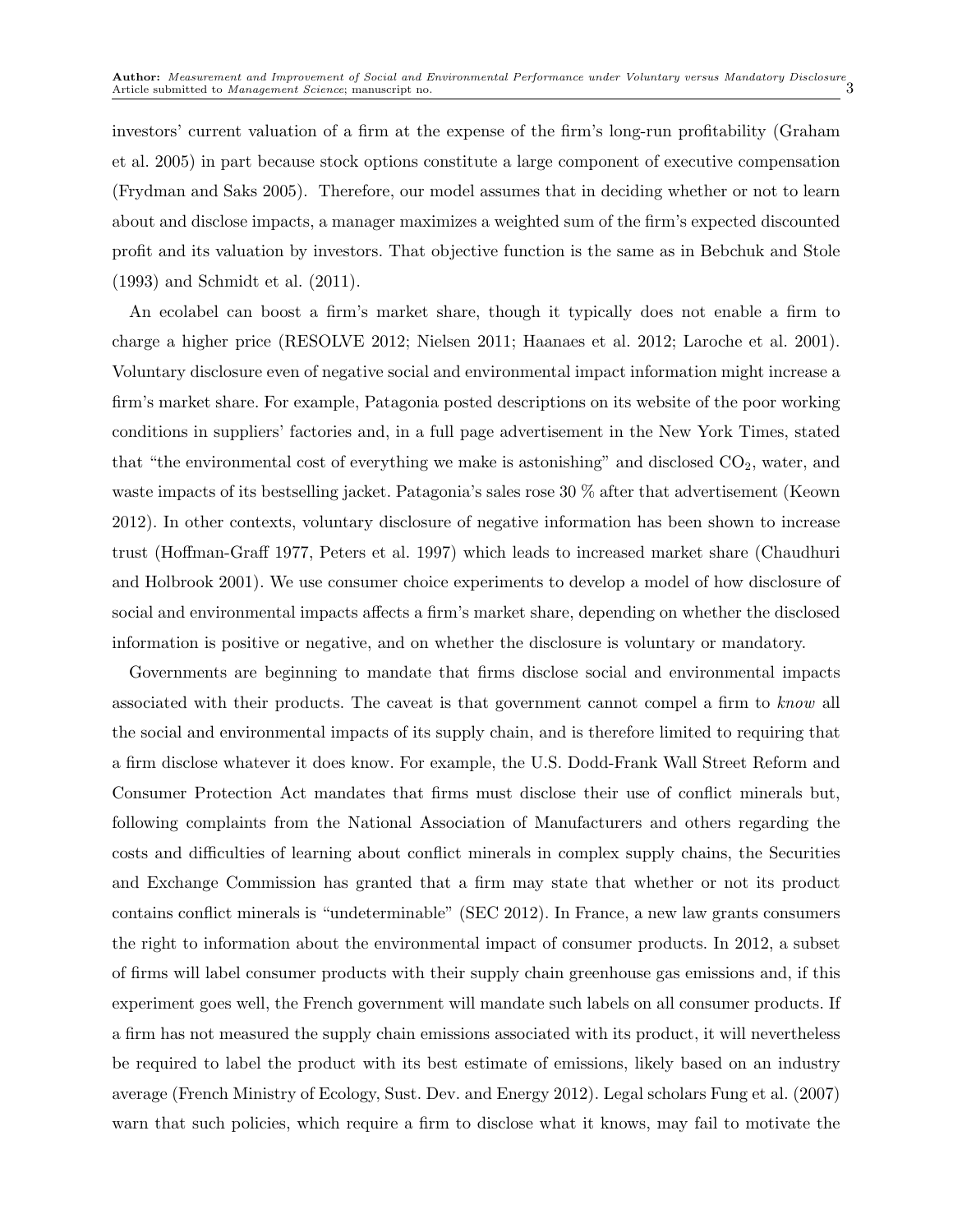firm to take action. Appendix 2 in (Ioannou and Serafeim 2011) provides a list of various countries' mandatory disclosure requirements regarding social, environmental and governance issues.

An extensive empirical literature (much of it based on U.S. Toxic Release Inventory data) suggests that requiring a firm to disclose its emissions will motivate the firm to reduce those emissions; Doshi, Dowell and Toffel (2012) provide an excellent survey. Those papers address a requirement for a firm to disclose information about its *own* emissions, which presumably it knows or can easily learn, while our primary focus in this paper is on supply chain impacts - wherein the issue of learning takes primacy.

The model-based literature (surveyed in Verrecchia 2001) suggests that mandatory disclosure requirements may be unnecessary to elicit full information disclosure by firms but can, paradoxically, increase social welfare by preventing firms from learning and disclosing information. In (Grossman 1981, Milgrom 1981), a seller with private information about the quality of its product always voluntarily discloses that information to customers, because lack of disclosure would be interpreted as a signal of poor quality. Subsequent works, however, show that a firm might choose not to voluntarily disclose information because doing so would be costly, or because customers or investors are uncertain about what the firm knows (Verrecchia 2001). If product quality testing is free, mandating disclosure prevents a seller from testing and (if income and quality are complements) strictly increases expected customer utility and the seller's profit (Matthews and Postlewaite 1985). In Shavell (1994), a seller has private information about the cost it must incur to learn about the quality of its product. Based on whatever information the seller discloses about product quality, a customer undertakes a complementary investment, which ideally would increase with the quality of the product. Without a disclosure requirement, the seller spends more to learn about quality than would be socially optimal, and then withholds negative information, which is inefficient. A mandatory disclosure requirement reduces learning and strictly increases welfare. Our model is similar to Shavell (1994) in that a firm has private information about the cost it must incur to learn about its social and environmental impacts. Unlike that of Shavell, our model incorporates the responses of investors and of consumers to impact information, two different mechanisms by which a mandate for impact disclosure reduces learning.

Consistent with all the theoretical papers cited in the previous paragraph, our model assumes that a firm does not intentionally disclose false information. This is motivated by the fact that in many countries, managers are subject to criminal prosecution for providing false information to investors (Sarbanes-Oxley Act 2002, Zacharias 2010). Moreover, the U.S. Federal Trade Commission is increasingly active in preventing firms from misrepresenting their products' environmental impacts to consumers (Nelson 2010, FTC 2012).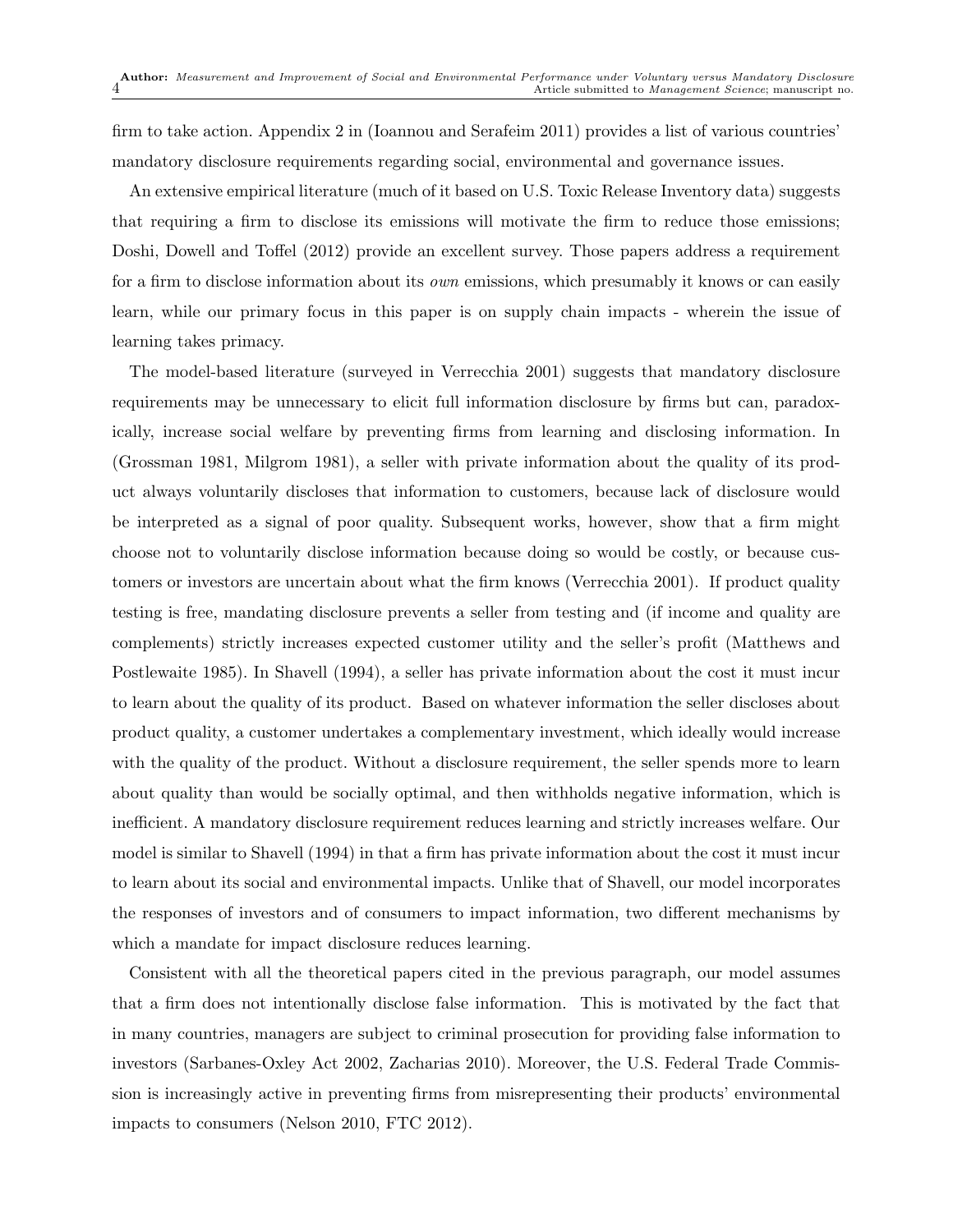## 2. Model Formulation

Managers of two competing consumer-goods firms simultaneously decide whether to learn about the social and environmental impacts in their respective supply chains. The cost of learning is a random variable  $C_i$  for each firm  $i = 1, 2$ ; these are i.i.d. with continuous distribution  $f(\cdot)$  and support  $[c, \bar{c}]$ . The manager of each firm i knows its cost of learning  $C_i = c_i$ , but knows only the distribution of the other firm's cost of learning. Let  $G_i$  denote the level of social and environmental impact in firm  $i$ 's supply chain impact. (G is mnemonic for greenhouse gas emissions.) Prior to learning, the managers know that the  $G_i$  are i.i.d. for  $i = 1, 2$ ; each  $G_i$  is at a low level  $L \ge 0$  with probability  $q \in (0,1)$  and at a high level  $H>L$  with probability  $1-q$ . If the manager of firm i chooses to incur the cost  $c_i$  she observes the level of impact  $G_i = g_i \in \{L, H\}$  and also sees how to reduce those impacts to  $G_i = \theta g_i$  at net zero additional cost, where  $\theta \in (0,1)$ .

We consider a "mandatory disclosure" scenario in which each manager must reveal whatever she learns, and a "voluntary disclosure" scenario in which, after learning, managers simultaneously decide whether or not to reveal what they have learned. Information disclosure shifts the market share of Firm 1 from  $\frac{1}{2}$  to  $\frac{1}{2} + \Delta_{d_1d_2}^s$  where  $s \in \{m, v\}$  indicates whether the disclosure was mandatory or voluntary, and  $d_i \in \{L, H, \emptyset\}$  indicates that the disclosed level of impact is low  $\theta L$  or high  $\theta$ H, or that the manager did not disclose impact information for firm i, for  $i = 1, 2$ .

After the managers' disclosure decisions, Firm 1 earns profit at rate  $(\frac{1}{2} + \Delta_{d_1d_2}^s)\pi$  and Firm 2 earns profit at rate  $(\frac{1}{2} - \Delta_{d_1d_2}^s)\pi$  where  $\pi > 0$  denotes the product of the market size and each firm's contribution margin, until an event occurs that causes the firms to incur a cost associated with their impacts. The time until that event occurs is an independent exponential random variable with rate  $\lambda > 0$ . Therefore, the expected discounted profit of firm *i* is

$$
\Pi_i = \int_0^\infty \lambda e^{-\lambda t} \left( \int_0^t e^{-\delta x} \left( \frac{1}{2} \pm \Delta_{d_1 d_2}^s \right) \pi dx + e^{-\delta t} \Omega_i(G_i) \right) dt,\tag{1}
$$

wherein  $\Omega_i(G_i)$  denotes its ongoing expected discounted profit,  $\delta > 0$  is the discount rate, and the market share  $\Delta_{d_1d_2}^s$  is added for Firm i=1 versus subtracted for Firm i=2. We assume that  $\Omega_i(G_i)$ decreases with  $G_i$ , the level of impacts at the time that the firm starts to incur a cost associated with impacts. We also assume that initially, a firm that learns that its impact is high has a lower expected ongoing discounted profit than a firm that does not learn:

$$
\Omega_i(\theta H) \le \nu \doteq q\Omega_i(L) + (1-q)\Omega_i(H);
$$

that is equivalent to assuming that the reduction in impacts from learning is not too great.

In deciding whether or not to learn, the manager of firm  $i$  maximizes:

$$
-c + \alpha E_I[\Pi_i|d_1d_2] + (1-\alpha)\Pi_i
$$
\n(2)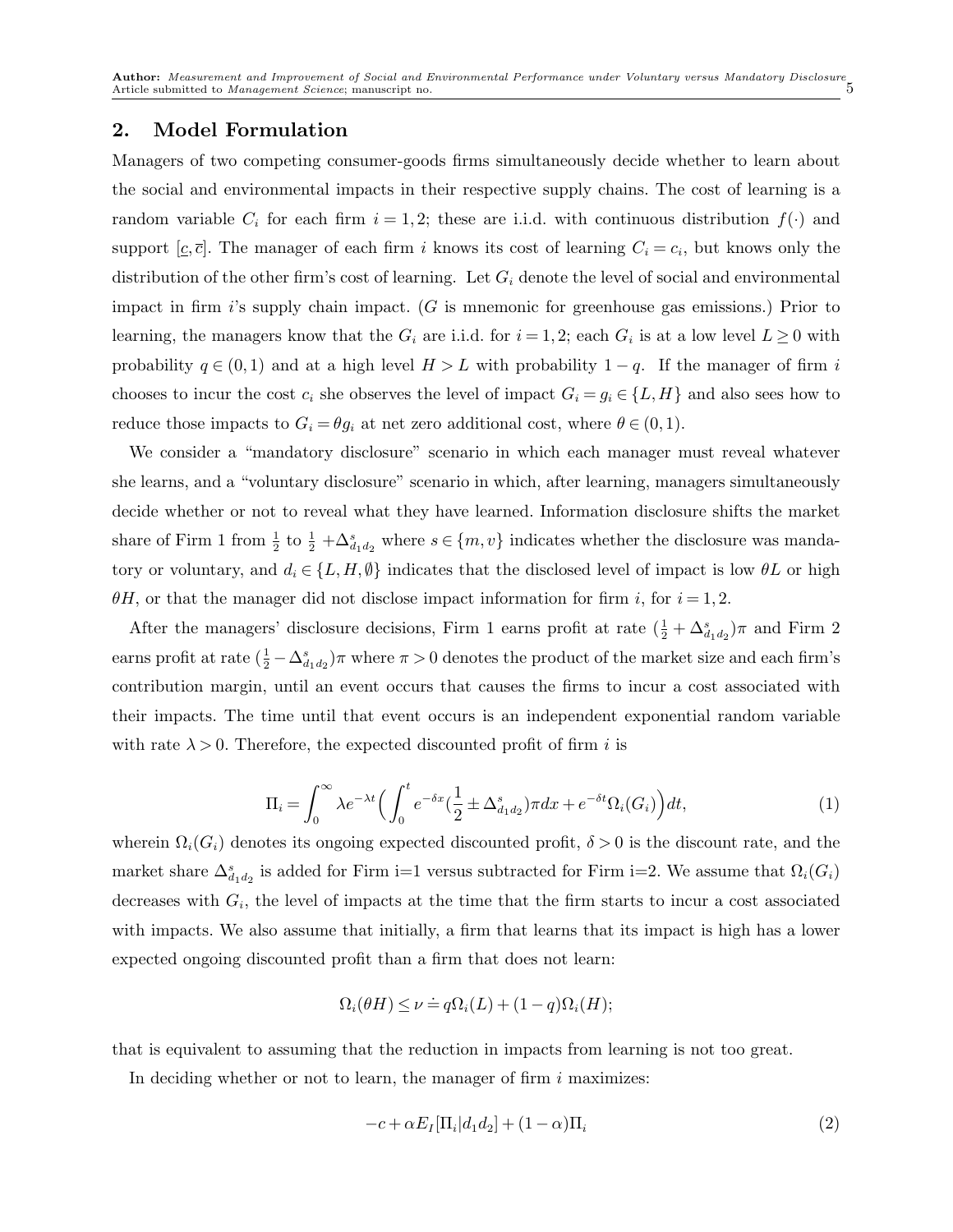where  $\alpha \in [0,1]$  and  $E_I[\Pi_i|d_1d_2]$  represent investors' expectation of the discounted profit of firm i contingent on disclosures  $d_1$  and  $d_2$ . Specifically, if  $d_i \in \{L, H\}$ , investors know that firm i has learned and reduced its impacts to  $G_i = \theta d_i$ , so  $E_I[\Pi_i | d_1 d_2]$  is obtained by substituting  $\theta d_i$  for  $G_i$ in (??). In the mandatory disclosure scenario, if  $d_i = \emptyset$ , then investors know that firm i did not learn and so  $E_I[\Pi_i|d_1d_2]$  is obtained by substituting  $\nu \doteq q\Omega_i(L) + (1-q)\Omega_i(H)$  for  $\Omega_i(G_i)$  in (??). In the voluntary disclosure scenario, if  $d_i = \emptyset$ , investors know that either the firm did not learn, or it learned but did not disclose. Hence  $E_I[\Pi_i|d_1d_2]$  is obtained by substituting  $E_I[\Omega_i(G_i)|d_i = \emptyset]$  for  $\Omega_i(G_i)$  in (??). Investors are strategic: they evaluate  $E_I[\Omega_i(G_i)|d_i = \emptyset]$  according to Bayes' rule, using the distribution  $f(\cdot)$  for the cost of learning, and the manager's equilibrium strategy for learning and disclosure.

Motivated by the experimental results reported in Section ??, we assume that when Firm 1 discloses a low impact and Firm 2 does not disclose, Firm 1 gains market share

$$
\Delta_{L\emptyset}^v \ge \Delta_{L\emptyset}^m \ge 0. \tag{3}
$$

In contrast, when Firm 1 discloses a high impact and Firm 2 does not disclose, Firm 1 gains market share in the voluntary disclosure scenario but loses market share in the mandatory disclosure scenario

$$
\Delta_{H\emptyset}^v \ge 0 \ge \Delta_{H\emptyset}^m. \tag{4}
$$

When Firm 1 discloses a low impact and Firm 2 discloses a high impact, Firm 1 gains market share in both scenarios

$$
\Delta_{LH}^v \ge 0 \text{ and } \Delta_{LH}^m \ge 0. \tag{5}
$$

The increase in market share from disclosing low impact is higher when firm 2 discloses high impact

$$
\Delta_{LH}^v \ge \Delta_{L\emptyset}^v. \tag{6}
$$

Finally, we assume that the shift in market share is symmetric in the firms' disclosures.

Our model formulation is also relevant for some firms with industrial customers. Walmart, for example, considers transparency and environmental performance in allocating its business between competing suppliers; it prefers to purchase more units, rather than pay a higher price per unit, to motivate a supplier to measure, improve and disclose environmental performance. This is consistent with our model formulation in which a firm may gain market share, but not a higher price, by disclosing impact information to a customer. It also suggests that (??)-(??) hold with strict inequality for a supplier to Walmart.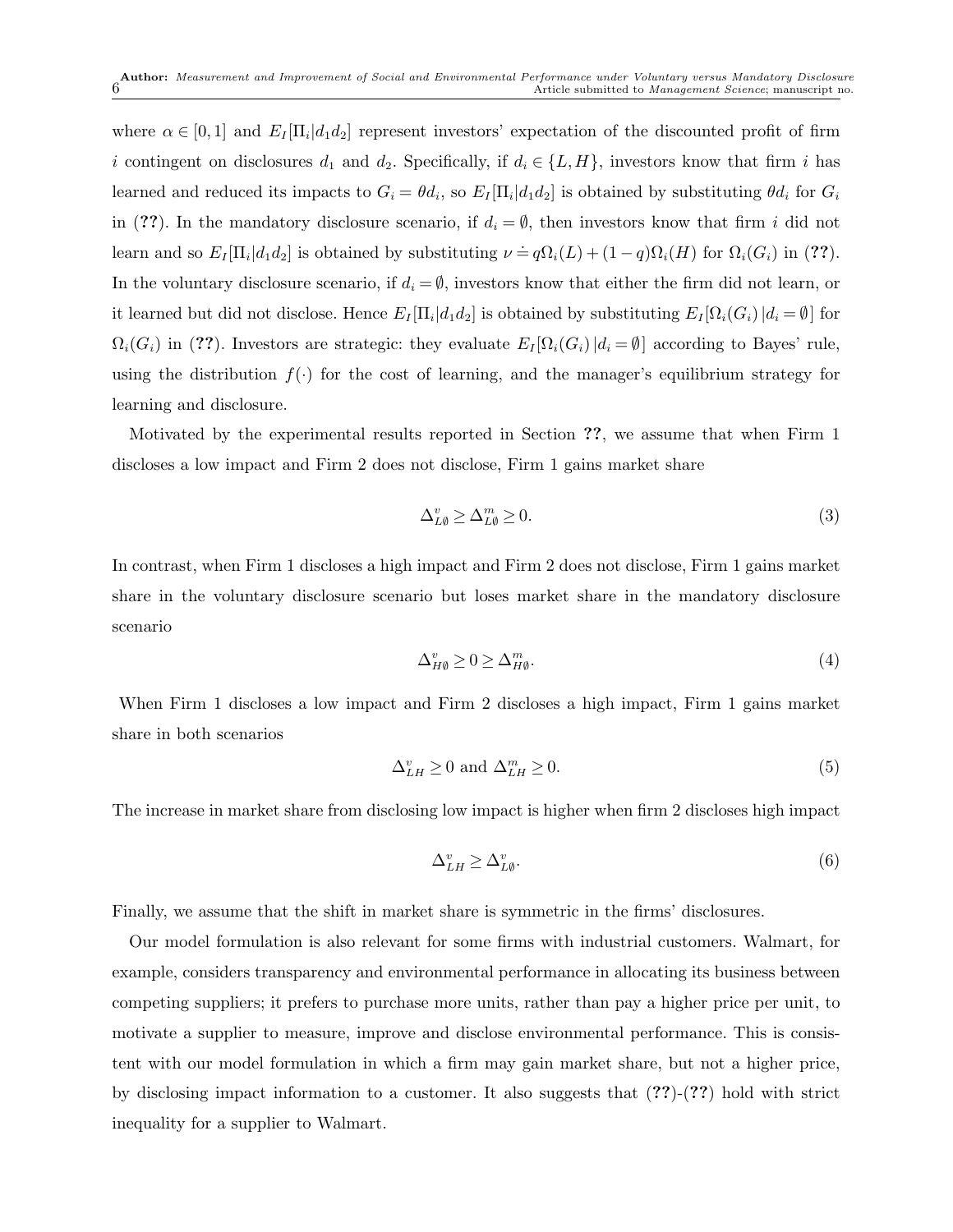# 3. Experimental Results

This section describes the two sets of consumer choice experiments that motivate our modeling assumptions in  $(??)$ ,  $(??)$ ,  $(??)$  and  $(??)$ . These experiments were performed online, with participants drawn from the U.S. national pool administered by Survey Sampling International. To each participant, we presented the pictures, prices, and technical specifications for a laptop from HP (Firm 1) and a similar one from Dell (Firm 2). For different participants, we presented different scenarios regarding the firms' disclosures of environmental or social impacts. We then asked each participant to choose the laptop that he or she would prefer to purchase and to rate how much they trust each firm. Section 3.1 describes the scenarios and results with disclosure of greenhouse gas emissions. Section 3.2 describes the scenarios and results with disclosure of conflict minerals. The Online Appendix reproduces the full surveys.

#### 3.1 Greenhouse Gas Emissions

We used six scenarios with disclosure of greenhouse gas (GHG) emissions, plus a control scenario with no disclosure. In Table ??, the first three columns identify the scenario. The level of emissions associated with a firm's laptop could be "high" (1263 lbs of  $CO<sub>2</sub>$  equivalent) or "low" (754 lbs of  $CO<sub>2</sub>$  equivalent); in all but the control scenario, we informed participants that the industry average lifecycle GHG emissions for a laptop computer is approximately  $903.9$  lbs of  $CO<sub>2</sub>$  equivalent. In a voluntary disclosure scenario, a firm could choose not to disclose emission information, which is indicated by "∅". In a mandatory disclosure scenario, participants were told that a new U.S. law required a firm to disclose its best estimate of the total lifecycle GHG emissions associated with its product, and " $\mathbf{W}$ " indicates that the firm reported only the industry average of 903.9 lbs of  $\mathrm{CO}_2$ equivalent.

| Scenario          |                      |        | Percentage |                            |           |              | Firm 1's                               |
|-------------------|----------------------|--------|------------|----------------------------|-----------|--------------|----------------------------------------|
| <b>Disclosure</b> | <b>GHG</b> Emissions |        | Choosing   |                            | p-value   | <b>Total</b> | Gain In                                |
|                   | Firm 1               | Firm 2 | Firm 1     | $\overline{\text{Firm}}$ 2 |           |              | <b>Market Share</b>                    |
| Control           |                      |        | 49.9       | 50.1                       |           | 349          |                                        |
| Voluntary         | High                 | Ø      | 60.8       | 39.2                       | $0.002**$ | 352          | $\Delta^v_{H\emptyset}>0$              |
|                   | Low                  |        | 66.4       | 33.6                       | $0.000**$ | 354          | $\Delta_{L\emptyset}^{v} > 0$          |
|                   | Low                  | High   | 66.9       | 33.1                       | $0.000**$ | 350          | $\Delta_{LH}^v > 0$                    |
|                   | High                 | Ø      | 42.9       | 57.1                       | $0.033**$ | 354          | $\overline{\Delta_{H\emptyset}^{m}<0}$ |
| Mandatory         | Low                  | Ø      | 61.8       | 38.2                       | $0.003**$ | 352          | $\Delta^m_{L\emptyset}>0$              |
|                   | Low                  | High   | 72.9       | 27.1                       | $0.000**$ | 351          | $\Delta_{LH}^m > 0$                    |

Table 1 Scenarios regarding disclosure of GHG emissions and the resulting choice of laptop

Table ?? shows results regarding participants' choice of laptop. Columns five and six show each firm's "market share" (percentage of participants that chose its laptop) under each scenario. Column six reports the p-values from a one-sided proportion test against the control, wherein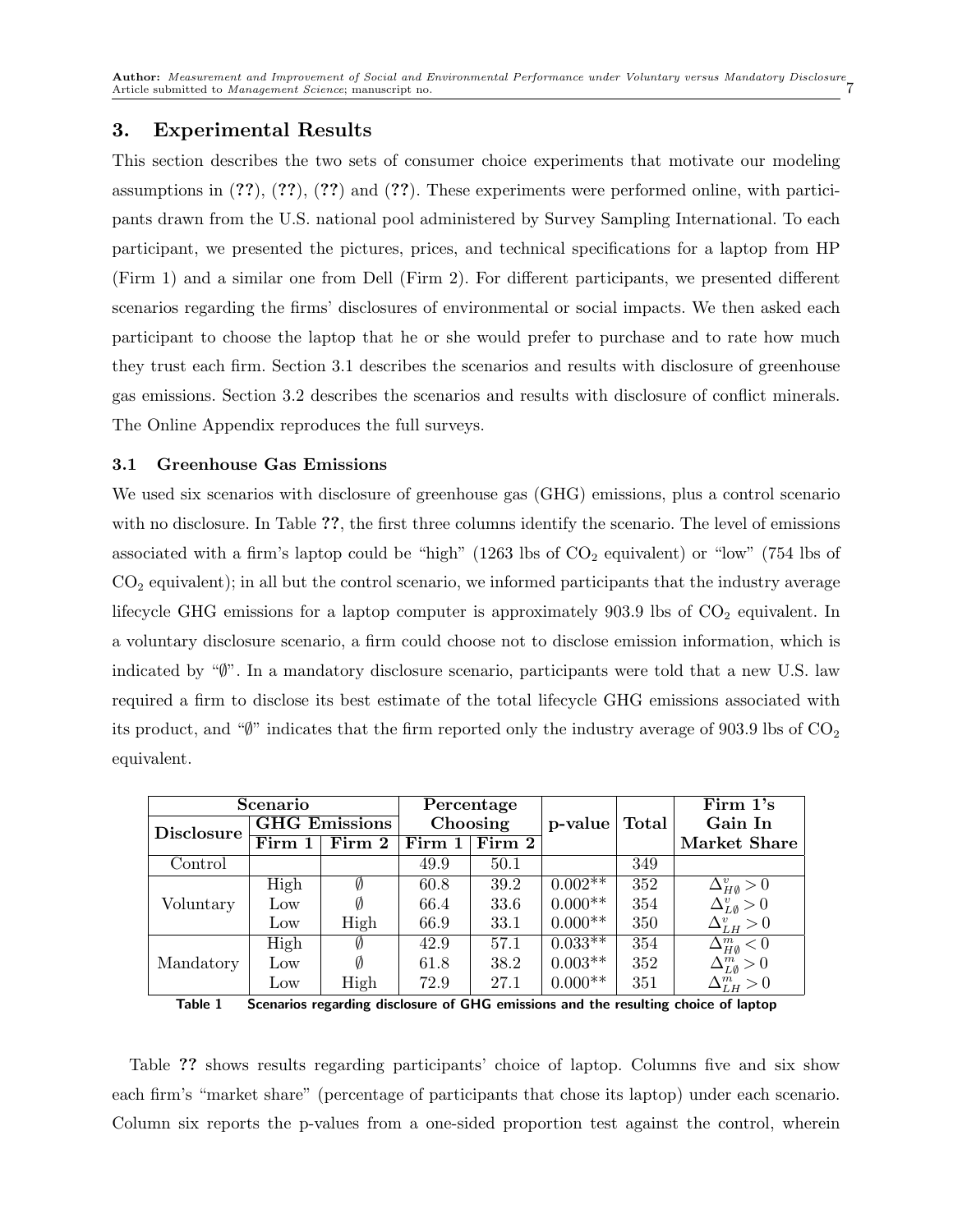\*\* indicates statistical significance at the 0.01 level. Column seven reports the total number of participants that completed the survey under each scenario. Column eight reports whether firm 1 gained  $(\Delta > 0)$  or lost  $(\Delta < 0)$  market share relative to the control. When one firm disclosed positive impact information - a low level of emissions - it won greater market share than in the control scenario with no disclosure by either firm (regardless of whether disclosure was voluntary or mandatory and regardless of whether the competitor disclosed a high level of emissions or no emission information for its product). When one firm voluntarily disclosed negative impact information - a high level of emissions- and the competitor did not disclose, the disclosing firm won greater market share than in the control scenario with no disclosure. In contrast, in the mandatory scenario, when one firm disclosed a high level of emissions it lost market share.

Those choice results may be explained by participants' relative levels of trust in the two firms. In Table ??, columns four and five report the mean and (in parenthesis) the standard deviation of participants' ratings of how much they trust each firm, on a scale from 1 to 10. Column six reports the p-values from a two-sided Wilcoxon ranked-sum test between the ratings for firm 1 and firm 2, wherein \*\* represents significance at the 0.01 level. With no disclosure, the two firms were statistically indistinguishable in participants' ratings of trust. When one firm disclosed positive impact information - a low level of emissions - it received statistically higher ratings for trust than did the other firm (regardless of whether disclosure was voluntary or mandatory and regardless of whether the competitor disclosed a high level of emissions or no emission information for its product). When one firm voluntarily disclosed negative impact information - a high level of emissions- it received statistically higher ratings for trust than did a competitor that failed to disclose impact information. In contrast, in the mandatory scenario, when one firm disclosed a high level of emissions, it did not receive statistically higher ratings for trust than its competitor.

#### 3.2 Conflict Materials

We used six scenarios with disclosure regarding conflict minerals, plus the control scenario with no disclosure. In Table ??, the first three columns identify the scenario. "Yes" indicates that a firm disclosed that its product contained conflict minerals. "No" indicates that a firm disclosed that its product was free of conflict minerals. In a voluntary disclosure scenario, a firm could choose not to disclose information about conflict minerals, which is indicated by "∅". In a mandatory disclosure scenario, participants were informed that a new U.S. law mandates that a firm must disclose any known use of conflict minerals, and "∅" indicates that a firm stated that it has not yet been able to determine that its product is free of conflict minerals.

Table ?? shows results regarding participants' choice of laptop. Column six reports the p-values from a one-sided proportion test against Control, wherein \* and \*\* indicate significance at the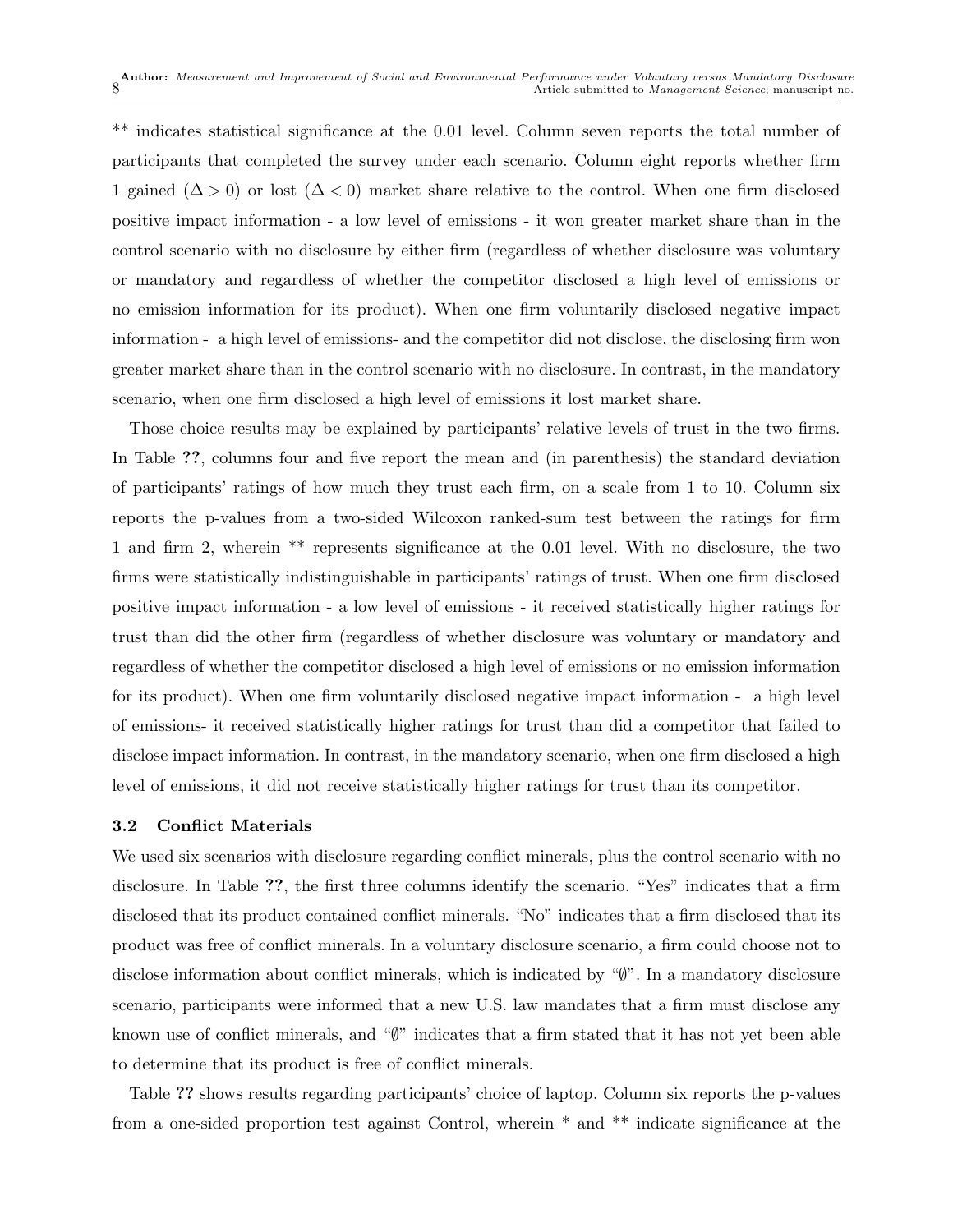Author: *Measurement and Improvement of Social and Environmental Performance under Voluntary versus Mandatory Disclosure* Article submitted to *Management Science*; manuscript no.

|                   | Scenario | ${\bf Trust}$        |         |         |           |
|-------------------|----------|----------------------|---------|---------|-----------|
| <b>Disclosure</b> |          | <b>GHG</b> Emissions | Rating  | p-value |           |
|                   | Firm 1   | Firm 2               | Firm 1  | Firm 2  |           |
| Control           |          |                      | 6.993   | 6.807   | 0.276     |
|                   |          |                      | (1.823) | (1.933) |           |
|                   | High     | Ø                    | 6.798   | 6.327   | $0.001**$ |
|                   |          |                      | (1.921) | (2.082) |           |
| Voluntary         | Low      | Ø                    | 6.886   | 6.446   | $0.000**$ |
|                   |          |                      | (1.875) | (1.909) |           |
|                   | Low      | High                 | 6.926   | 6.431   | $0.000**$ |
|                   |          |                      | (1.828) | (2.007) |           |
|                   | High     | Ø                    | 6.662   | 6.673   | 0.574     |
|                   |          |                      | (1.889) | (1.894) |           |
| Mandatory         | Low      | Ø                    | 7.145   | 6.691   | $0.003**$ |
|                   |          |                      | (1.788) | (2.091) |           |
|                   | Low      | High                 | 6.994   | 6.283   | $0.000**$ |
|                   |          |                      | (1.724) | (1.993) |           |

Table 2 Scenarios regarding disclosure of GHG emissions and the resulting trust ratings.

| Scenario          |                            |                      | Percentage |                               |           |       | Firm 1's                                                                            |
|-------------------|----------------------------|----------------------|------------|-------------------------------|-----------|-------|-------------------------------------------------------------------------------------|
| <b>Disclosure</b> | <b>Conflict Minerals</b>   |                      | Choosing   |                               | p-value   | Total | Gain In                                                                             |
|                   | $\overline{\text{Firm}}$ 1 | Firm 2               |            | Firm $1 \vert$ Firm $2 \vert$ |           |       | Market Share                                                                        |
| Control           |                            |                      | 49.9       | 50.1                          |           | 349   |                                                                                     |
|                   | Yes                        | Ø                    | 49.7       | 50.3                          | 0.378     | 348   | $\Delta_{H\emptyset}^v=0$                                                           |
| Voluntary         | N <sub>o</sub>             | Ø                    | 63.7       | 36.3                          | $0.000**$ | 344   | $\Delta_{L\emptyset}^{v} > 0$<br>$\Delta_{LH}^{v} > 0$                              |
|                   | N <sub>0</sub>             | Yes                  | 70.9       | 29.1                          | $0.000**$ | 354   |                                                                                     |
|                   | Yes                        | Ø                    | 43.6       | 56.4                          | $0.048*$  | 351   | $\overline{\Delta_{H\emptyset}^{m}<0}$                                              |
| Mandatory         | N <sub>o</sub>             | Ø                    | 65.2       | 34.8                          | $0.000**$ | 348   | $\begin{array}{c}\n\Delta_{L\emptyset}^{m} > 0 \\ \Delta_{LH}^{m} > 0\n\end{array}$ |
|                   | No                         | $\operatorname{Yes}$ | 70.0       | 30.0                          | $0.000**$ | 340   |                                                                                     |



0.05 and 0.01 levels respectively. The results regarding the sign of  $\Delta$  are exactly the same as those reported in Table ?? for greenhouse gas emissions, with a single exception: when one firm voluntarily disclosed negative impact information - that its product contains conflict minerals - and the competitor did not disclose impact information, the disclosing firm did not have a statistically significant change in market share relative to the control  $(\Delta_{H\emptyset}^v = 0)$ . However, an additional proportion test shows that that firm disclosing voluntarily did have statistically higher market share than if its disclosure had been mandated:  $\Delta_{H\emptyset}^v > \Delta_{H\emptyset}^m$  (p-value = 0.06).

Table ?? shows results regarding participants' trust in the firms. Column six reports the p-values from a two-sided Wilcoxon ranked-sum test between the ratings for firm 1 and firm 2, wherein \* and \*\* represent significance at the 0.05 and 0.01 levels, respectively. The results are qualitatively the same as in Table ?? for greenhouse gas emissions. Most interestingly, when one firm voluntarily disclosed negative impact information - conflict minerals in its product- it received statistically higher ratings for trust than did a competitor that failed to disclose impact information.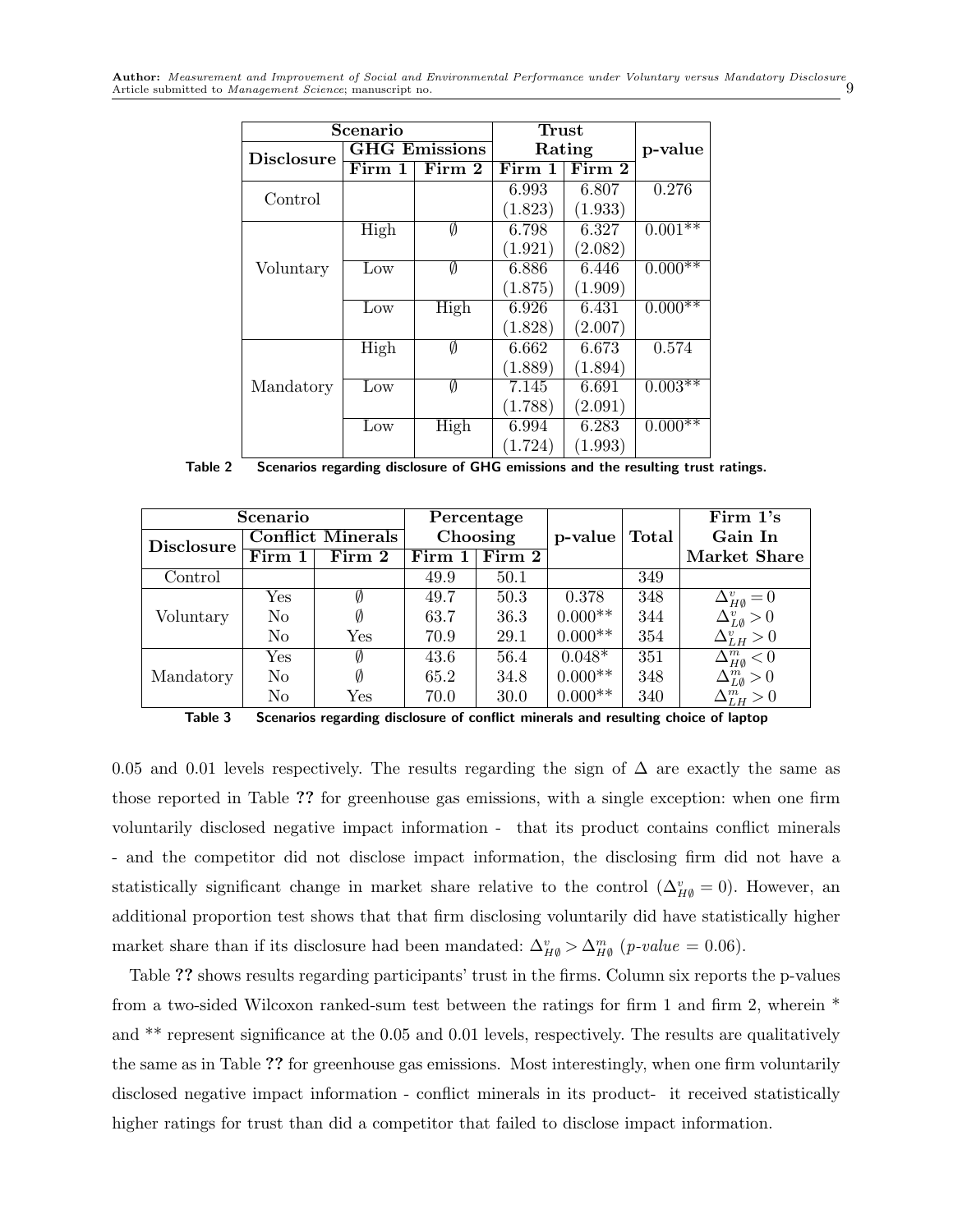Author: *Measurement and Improvement of Social and Environmental Performance under Voluntary versus Mandatory Disclosure* Article submitted to *Management Science*; manuscript no.

|                   | Scenario               | <b>Trust</b>              |         |         |           |
|-------------------|------------------------|---------------------------|---------|---------|-----------|
| <b>Disclosure</b> |                        | <b>Conflict Minerals</b>  | Rating  | p-value |           |
|                   | Firm 1                 | Firm 2                    | Firm 1  | Firm 2  |           |
| Control           |                        |                           | 6.993   | 6.807   | 0.276     |
|                   |                        |                           | (1.823) | (1.933) |           |
|                   | Yes                    | $\emptyset$               | 6.552   | 6.218   | $0.046*$  |
|                   |                        |                           | (1.776) | (1.956) |           |
| Voluntary         | $\rm No$               | Ø                         | 6.846   | 6.195   | $0.000**$ |
|                   |                        |                           | (1.904) | (1.972) |           |
|                   | $\overline{\text{No}}$ | Yes                       | 6.898   | 6.410   | $0.000**$ |
|                   |                        |                           | (1.804) | (1.896) |           |
|                   | Yes                    | Ø                         | 6.778   | 6.584   | 0.215     |
|                   |                        |                           | (1.760) | (1.817) |           |
| Mandatory         | $\overline{\text{No}}$ | Ø                         | 6.839   | 6.362   | $0.001**$ |
|                   |                        |                           | (1.821) | (2.013) |           |
|                   | $\overline{\text{No}}$ | $\overline{\mathrm{Yes}}$ | 6.844   | 6.306   | $0.000**$ |
|                   |                        |                           | (1.871) | (1.934) |           |

Table 4 Scenarios regarding disclosure of Conflict Minerals and resulting rating of trust.

#### 4. Analytical Results

Our first result is that a mandate may not be necessary to elicit full information disclosure.

PROPOSITION 1. An equilibrium exists in which both firms voluntarily disclose all information that they learn about social and environmental impacts, if and only if  $\alpha \leq \overline{\alpha}$ . The threshold  $\overline{\alpha}$  is strictly positive only if  $\Delta_{H\emptyset}^v > 0$  and it decreases with  $|\Delta_{HL}^v|$ .

A manager who learns that impacts are low will voluntarily disclose that information, because it will boost both sales and investors' valuation of the firm. A manager who learns that impacts are high might voluntarily disclose that information because  $\Delta_{H\emptyset}^v > 0$ , meaning that a firm will gain market share from disclosing a high impact if the competitor does not disclose impact information. The trade-off is that, to the extent that  $|\Delta_{HL}^v|$  is large, the firm will lose market share from disclosing a high impact if the competitor discloses a low impact, and disclosing a high impact will reduce investors' valuation of the firm. Hence a manager discloses high impact only if she places little weight on that valuation,  $\alpha$  is small, and  $|\Delta_{HL}^v|$  also is small. Proposition 1 is consistent with our motivating example of voluntary disclosure by Patagonia, for which  $\alpha = 0$  because the firm has a single owner/founder who remains involved in management and  $\Delta_{H\emptyset}^v > 0$  according to (Keown 2012).

Our main result is that mandating disclosure has the opposite effect of the one intended by policy makers.

Theorem 1. Mandating that firms disclose their social and environmental impact information *increases* those impacts.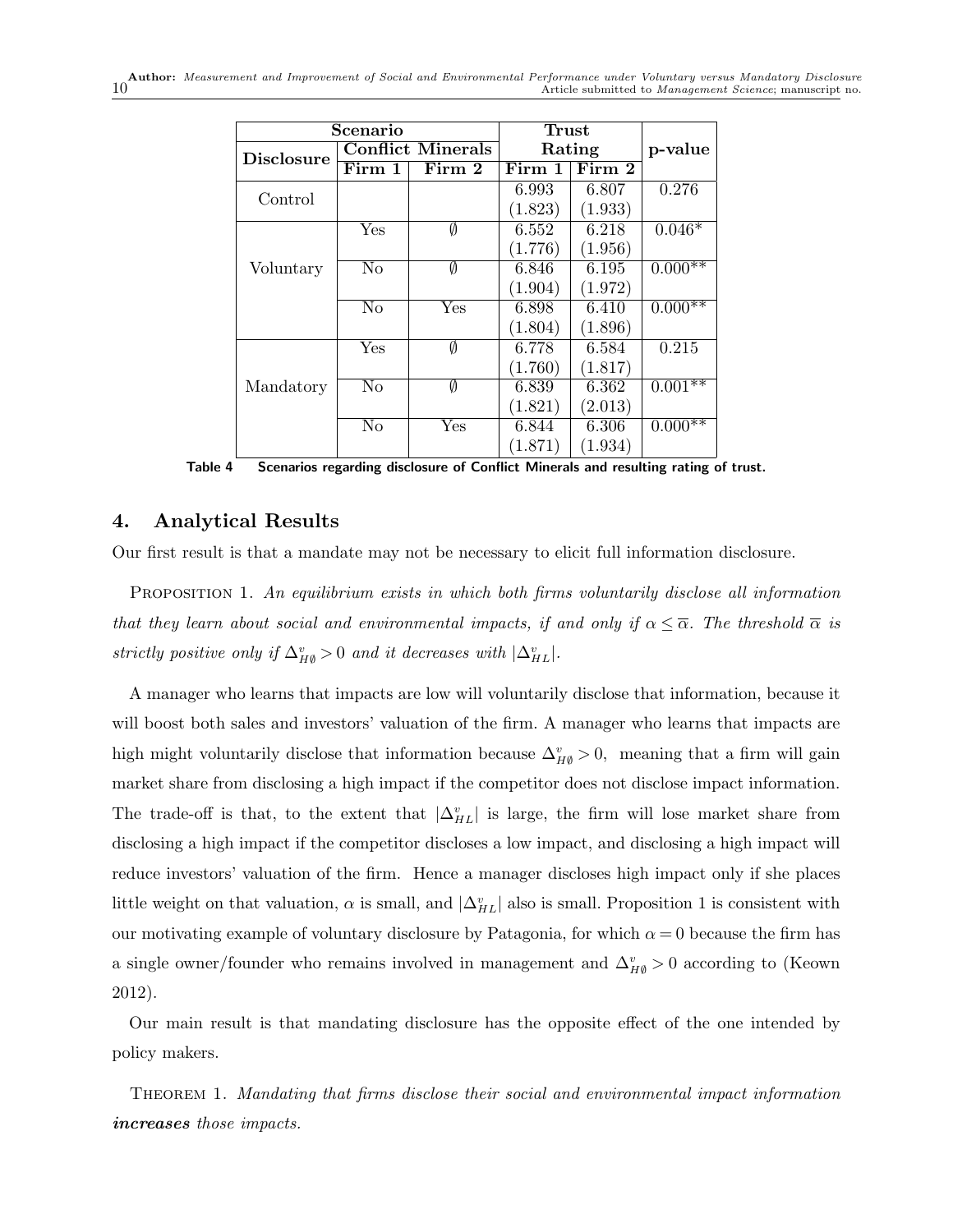The rationale is that the mandate deters managers from learning and thus reducing impacts in their supply chains. The loss of learning occurs for two different reasons. The first is customer choice. In our experiments, inequalities in  $(?)-(?)$  hold, and at least one is satisfied strictly  $(\Delta_{H\emptyset}^m < 0$  for all experimental scenarios and  $\Delta_{H\emptyset}^v > 0$  in the scenario where firms can disclose GHG emissions). Therefore, mandating disclosure strictly reduces a firm's expected increase in market share from learning- regardless of whether the firm's impact is high or low, and regardless of whether or not the firm's manager would voluntarily disclose a high impact as in Proposition 1. The second reason arises if the manager would not voluntarily disclose a high impact, because doing so would reduce the firm's expected market share and/or valuation by investors. Then, a mandate for disclosure discourages a manager from learning, to avoid being forced to disclose that impacts are high.

Theorem 1 is very robust, in that any equilibrium in the voluntary disclosure scenario involves more learning and impact reduction than any equilibrium in the mandatory disclosure scenario. Its proof allows for equilibria in mixed strategies.

For the remainder of this section, we impose the following additional modeling assumptions. First, we assume a constant marginal future cost associated with impacts:

$$
\Omega_i'(G_i) = -\tau \tag{7}
$$

where  $\tau > 0$  might be interpreted, for example, as the expected cost of carbon under a future climate policy. We define the average impact before learning as

$$
\mu \doteq qL + (1-q)H.
$$

Second, in the scenario with voluntary disclosure, we assume that the two managers follow a symmetric pure strategy equilibrium. That could involve full disclosure (in the parameter region identified in Proposition 1) or partial disclosure, i.e., disclosure only upon learning that impacts are low. We assume that the support of the cost of learning is  $[0,\infty)$ . Universally, a manager's best response is to learn if and only if the cost of learning is below a threshold. If a symmetric partial disclosure equilibrium exists, it is characterized by a unique threshold for learning; a sufficient condition for this to be true is that  $f(c)/(1 - F(c)q)$  increases with c.

Proposition 2 shows that a manager's concern regarding investors' valuation of the firm exacerbates the negative effect of mandating disclosure.

PROPOSITION 2. Suppose that  $\alpha > \overline{\alpha}$ , meaning that no manager will voluntarily disclose a high level of impacts. The increase in impacts caused by mandating disclosure increases with  $\alpha$ .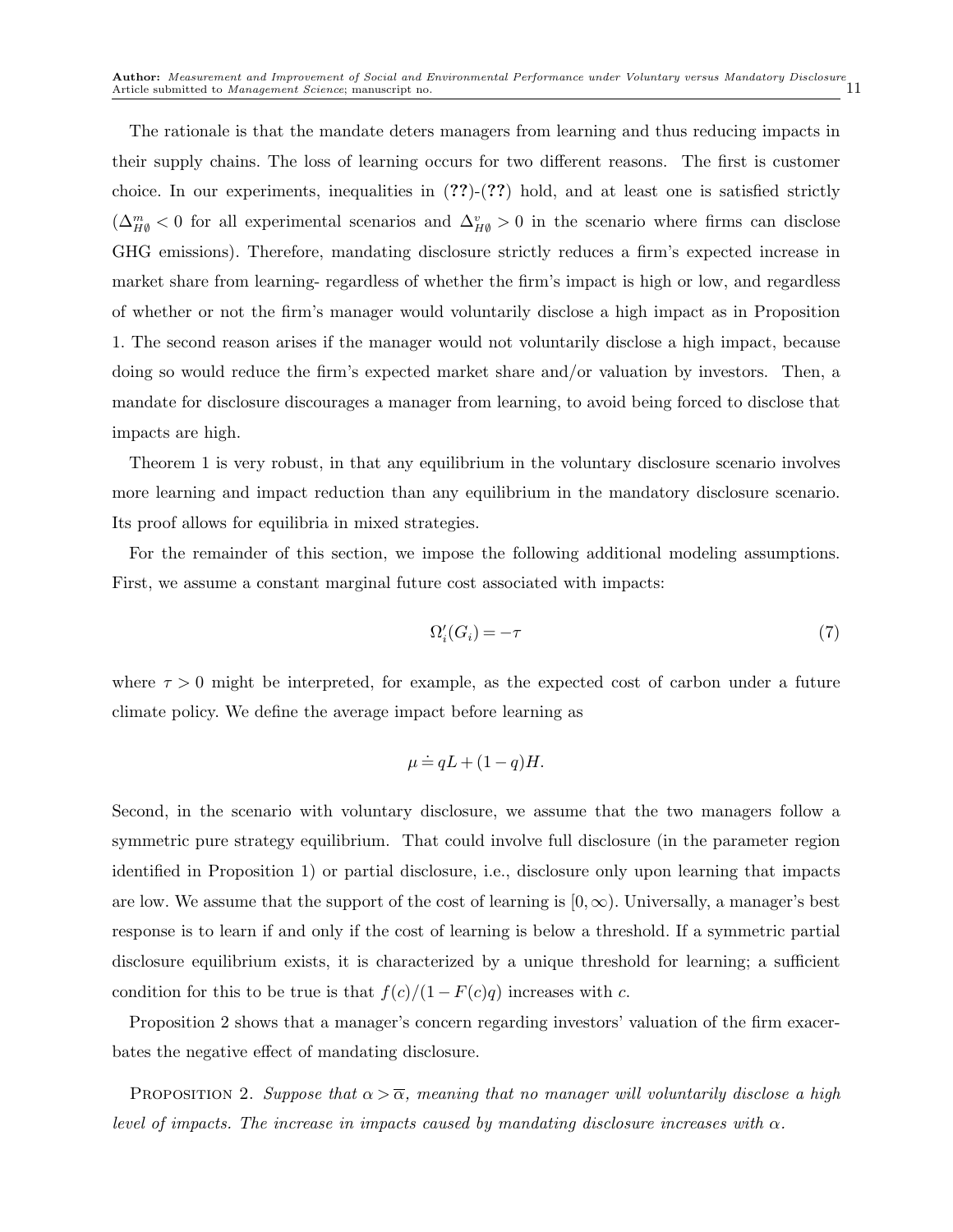The proof shows that in an equilibrium with partial voluntary disclosure, the maximum cost at which a manager chooses to learn increases with  $\alpha$ . Because the manager will choose only to disclose a low impact, which will increase investors' valuation of the firm, as the manager's concern about that valuation,  $\alpha$ , increases, the manager becomes more motivated to learn. In contrast, under mandatory disclosure, the maximum cost at which a manager chooses to learn is invariant with respect to  $\alpha$ .

In the consumer choice experiments reported in Section ??, we observed that at least one of the inequalities in (4) is strict: Mandatory disclosure of high impact strictly reduces a firm's market share, whereas voluntary disclosure of high impact may strictly increase a firm's market share, if the competitor does not disclose. Proposition 3 shows that this exacerbates the negative effect of mandating disclosure.

PROPOSITION 3. Accounting for consumers' response to disclosure of a high impact (making either of the inequalities in (??) strict, as opposed to assuming that  $\Delta_{H\emptyset}^v = \Delta_{H\emptyset}^m$ ) increases the increase in impacts caused by mandating disclosure.

Despite the negative result in Theorem 1, some stakeholders may lobby for government to mandate disclosure. Propositions 4 and 5 identify conditions under which investors and managers will do so. Following Gibbons (1992), Schmidt et al. (2011) and references therein, let us assume that investors dislike divergence between their expectation of a firm's discounted profit (based on what the firm does or does not disclose) and the firm's actual discounted profit, so that the utility function for investors is  $-E[(\Pi_1 - E_I[\Pi_1])^2]$ .

PROPOSITION 4. Suppose that  $\alpha > \overline{\alpha}$ , meaning that no manager will voluntarily disclose a high level of impacts. A mandate to disclose social and environmental impact increases investors' utility if and only if  $\alpha \leq \hat{\alpha}$ . Accounting for consumers' response to disclosure of a high impact (making either of the inequalities in (??) strict, as opposed to assuming that  $\Delta_{H\emptyset}^v = \Delta_{H\emptyset}^m$ ) decreases the threshold  $\hat{\alpha}$ .

Investors should lobby for mandatory disclosure when a manager will not voluntarily disclose a high impact level, but is not too concerned about investors' valuation of the firm. The rationale is that, as explained after Proposition 2, when a manager will voluntarily choose to disclose only a low impact, learning increases with  $\alpha$ , which benefits investors, and causes investors to prefer voluntary to mandatory disclosure when  $\alpha$  is sufficiently high. Consumers' response to disclosure of a high impact also tends to make investors better off under voluntary than mandatory disclosure, by motivating relatively more learning in the scenario with voluntary disclosure.

A manager that faces a very high cost of learning about social and environmental impacts should lobby for mandatory disclosure.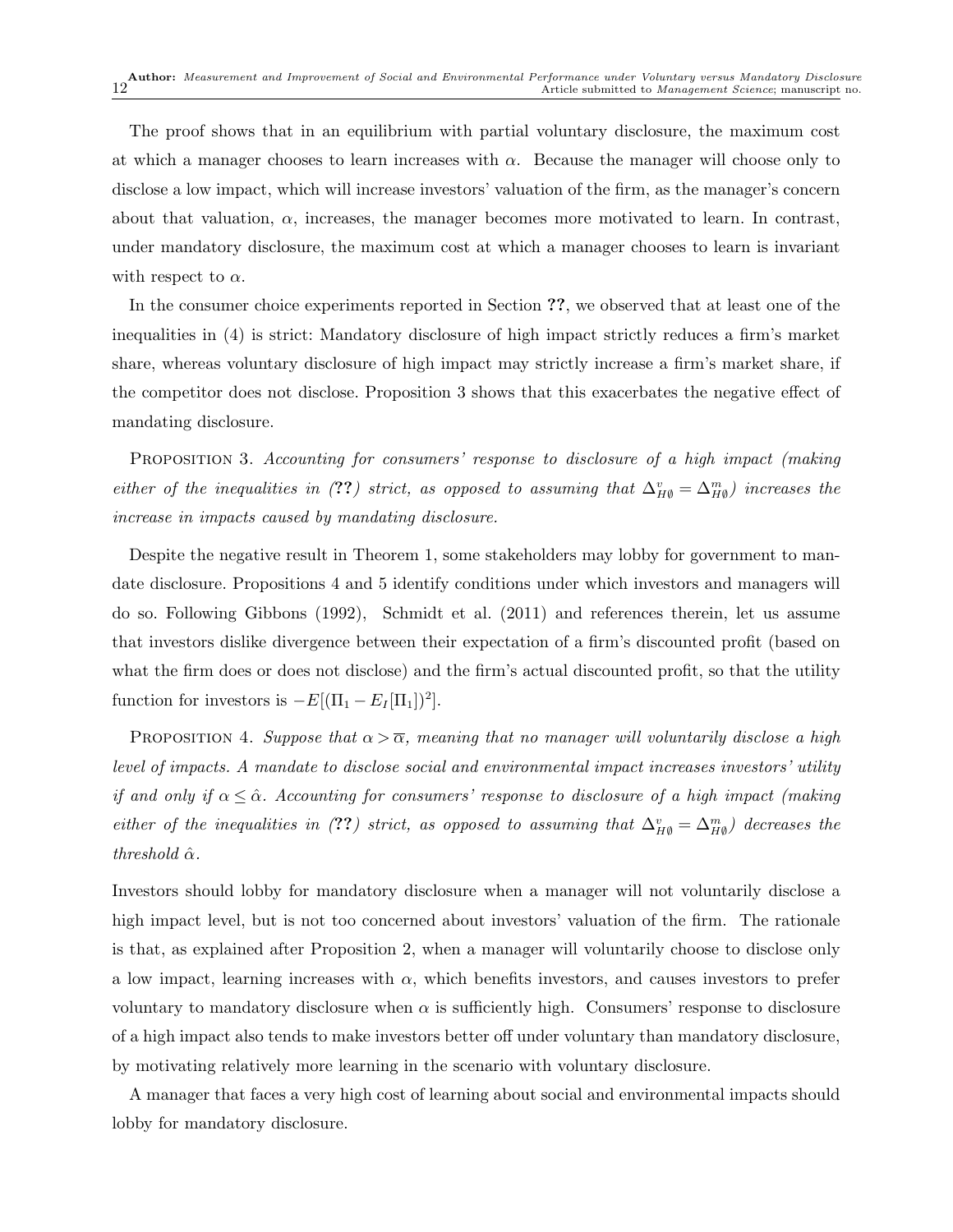PROPOSITION 5. Suppose that a firm's cost of learning c is sufficiently high to prevent it from learning in the scenario with voluntary disclosure. A mandate for disclosure will increase the firm's expected profit and valuation.

The first reason is that a manager with a high cost of learning will not invest in learning, and therefore stands to lose market share in the event that a competitor learns and discloses impact information. The mandate for disclosure will mitigate her expected loss in market share. The second reason is that a mandate for disclosure increases investors' valuation of a firm that does not disclose. The mandate for disclosure enables investors to infer that the firm has a high cost of learning that prevented it from learning. Without the mandate, investors think that the firm may have chosen not to disclose because its impacts are high, and increase their expectation of the firm's impacts and associated future costs, accordingly.

Regardless of whether disclosure is mandatory or voluntary, when a manager anticipates a higher cost associated with social and environmental impacts  $\tau$ , she will invest more in learning and thus in reducing those impacts. Investors benefit from that learning and associated increase in disclosure. More surprisingly, in the scenario with mandatory disclosure, an increase in the cost  $\tau$  can benefit the firms. It counteracts the problem that a manager underinvests in learning (especially when  $\alpha$ is high) to avoid being forced to reveal to investors that impacts are high.

PROPOSITION 6. Increasing the expected cost per unit impact  $\tau$  in (??) reduces impacts and increases investors' utility. It can increase a firm's expected discounted profit and valuation under mandatory disclosure.

#### 5. Concluding Remarks

Suppose that a firm invests in learning and finds out that impacts are worse than it anticipated. Should it nevertheless disclose them? The answer is "yes" in the case of GHG emissions, but "no" in the case of conflict minerals. Recall from Section 3.1 that a firm that voluntarily discloses a very high level of GHG emissions gains market share if the competitor does not disclose information about GHG emissions:  $\Delta_{H\emptyset}^v > 0$ . If the competitor were to subsequently respond by disclosing a similarly high level of emissions, the firm would be no worse off. Additional experiments suggest that if the competitor were to subsequently respond by disclosing a low level of emissions, the firm could prevent a loss of market share by reminding consumers of its leadership in disclosure and providing detailed information about its emissions and reduction efforts (details are given in Appendix B). The marketing literature on "brand loyalty" and "usage dominance" implies that an initial gain in market share (for a firm that is first to disclose) will generate a persistent market share advantage (Guadagni and Little 1983, Deighton et al. 1994, Villas-Boas 2004). We therefore recommend that a firm should voluntarily disclose even a high level of greenhouse gas emissions.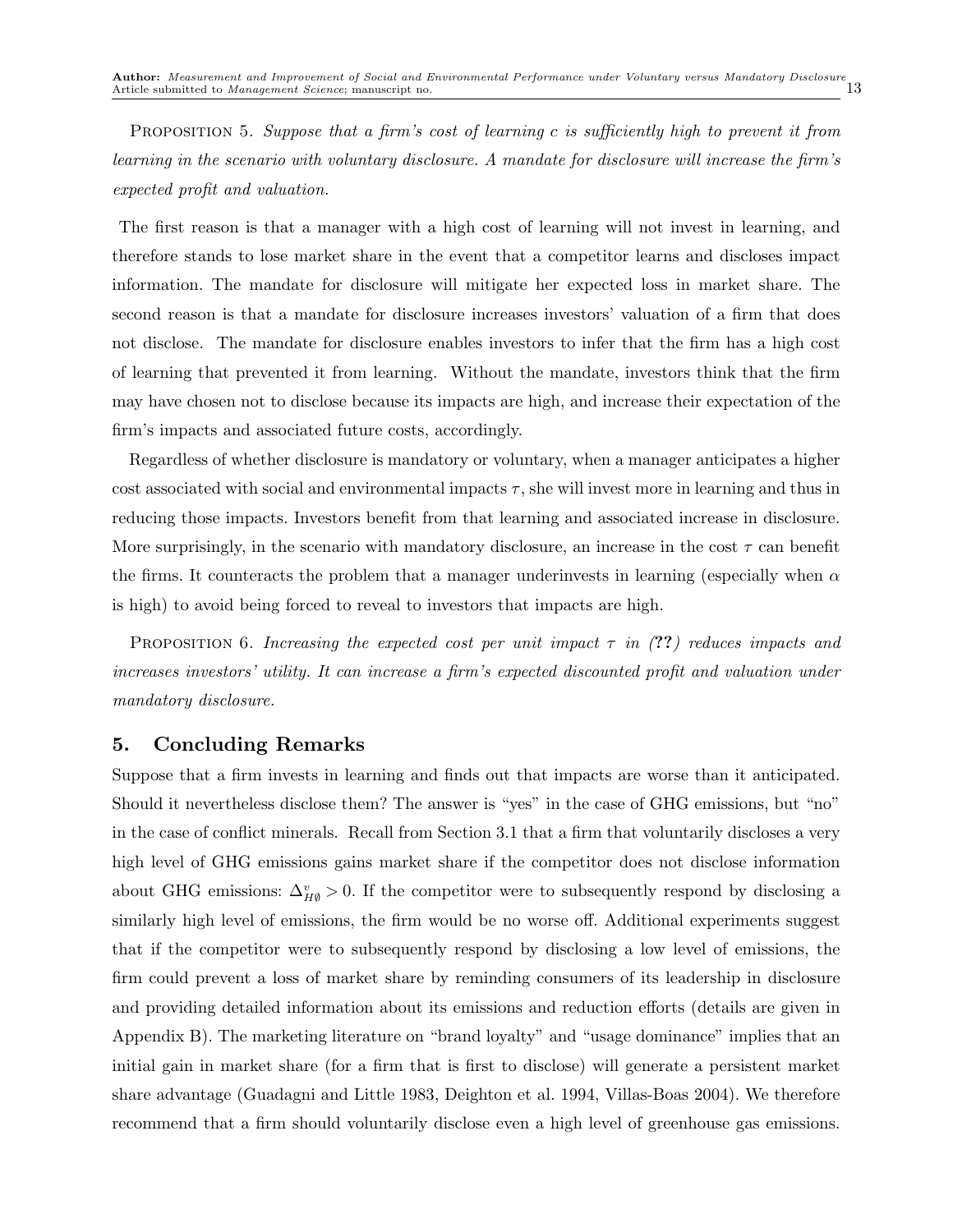Regarding conflict minerals, we observed that a firm that voluntarily discloses that its product contains conflict minerals neither gains nor loses market share, if the competitor does not disclose information about conflict minerals:  $\Delta_{H\emptyset}^v = 0$ . However, it loses market share if the competitor discloses that its product is free of conflict minerals  $(\Delta_{LH}^v > \Delta_{L\emptyset}^v)$ . We therefore recommend that a firm should not voluntarily disclose that its product contains conflict minerals.

Policy makers and NGOs should recognize and act upon the fundamental tenet of operations management that *measurement leads to improvement*. Some governments are starting to require a firm to disclose what it knows regarding greenhouse gas emissions or conflict minerals in its supply chain. Our main result is that such a requirement will deter measurement. To promote measurement, policy makers could potentially require firms to measure their supply chain impacts in a specific manner, and obtain third party certification that they are doing so; indeed, activists have called for such requirements regarding conflict minerals (Dunneback 2012). However, firms have convinced the regulatory authorities that specific learning requirements and third party verification thereof would be prohibitively costly and difficult to implement, because they have numerous suppliers spanning several tiers that are constantly being changed (National Association of Manufacturers 2012, SEC 2012). As an alternative approach to promote measurement, policy makers could facilitate firms' efforts to measure their suppliers' impacts. Commonly in emerging economies, suppliers bribe auditors and local officials, falsify documents, and coach employees in how to corroborate those false documents, in order to "pass" audits. To the extent that government authorities penalize such corruption and deception, buyers will undertake more auditing, auditing will be more effective in measuring impacts, and suppliers will exert more effort to reduce their impacts (Plambeck et al. 2012).

Our model suggests three ways in which NGOs can spur firms to measure and reduce their supply chain impacts. First, NGOs can reduce a firm's cost of doing so. Walmart's recent success in profitable environmental impact reduction has been accomplished through partnership with environmental NGOs that give the firm unprecedented visibility of its extended supply chain (Plambeck and Denend 2007). The Institute for Public Economics (IPE) maintains an internet database of environmental violations by factories in China, which enables a firm to easily identify violations by its suppliers. Second, NGOs can expose and publicly shame firms for abuses in their supply chains. For example, the IPE assiduously collects evidence that prominent multinational firms are sourcing from offending factories in its database. Only by threatening to widely publicize such abuses (which translates into increasing  $\tau$  in our model) can IPE motivate many firms to use its database and demand improvement from suppliers (Ma 2012). Third, NGOs - and educators- can sensitize people to issues like conflict minerals and climate change, which may magnify a firm's gain in market share from voluntarily disclosing its impacts, magnify a firm's loss in market share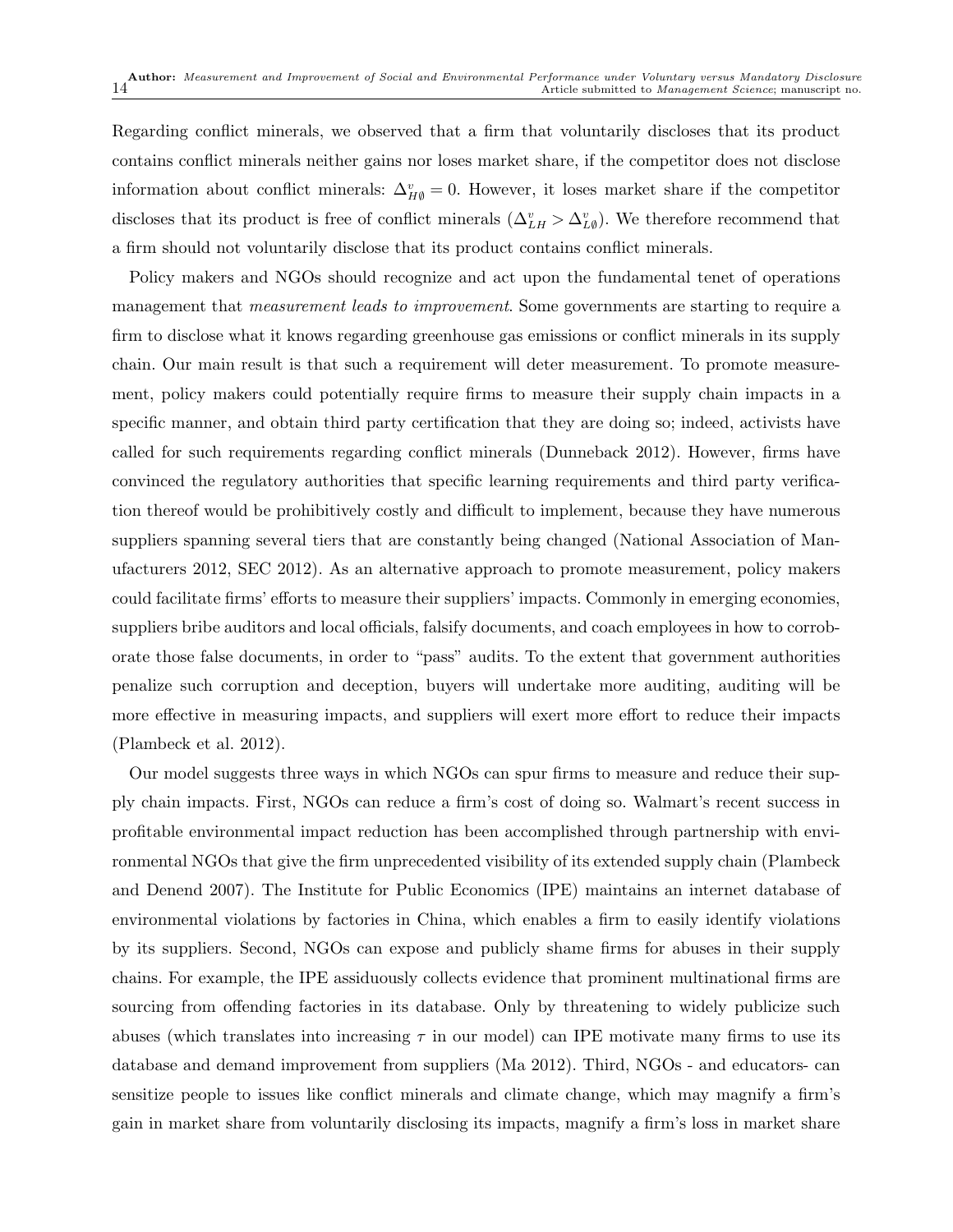in the event that abuses in its supply chain are exposed, and thus spur firms to measurement and improvement.

#### References

- A.T.Kearney. 2012. Conflict Minerals: Yet Another Supply Chain Challenge. Retrieved October 12, 2012, http://www.atkearney.com.
- Bebchuk, L.A., L.A. Stole. 1993. Do Short-term Objectives lead to Under- or Overinvestment in Long-term projects? The Journal of Finance. 18(2), 719-729.
- Chaudhuri, A., M.B. Holbrook. 2001. The Chain of Effects from Brand Trust and Brand Affect to Brand Performance: The Role of Brand Loyalty. Journal of Marketing. 65(2), 81-93.
- Deighton, J., C.M. Henderson, S.A. Neslin. 1994. The Effects of Advertising on Brand Switching and Repeat Purchasing. Journal of Marketing Research. 31(1), 28-43.
- Doshi, A., G. Dowell, M.W. Toffel. 2012. How Firms Respond to Mandatory Information Disclosure. Working Paper, Harvard Business School.
- Dunnebacke, A. 2012. Anti-Corruption Views Global Witness Comments on SEC Conflict Minerals Rule. Retrieved Nov 10, 2012, http://www.trust.org/trustlaw/blogs/anti-corruption-views/global-witnesscomments-on-sec-conflict-minerals-rule/.
- Economist. 2012. When the Job Inspector Calls: Do Campaigns for "Ethical Supply Chains" help workers?". Economist, 31 March. Available at: http://www.economist.com/node/21551498.
- Frydman, C., R.E. Saks. 2005. Executive Compensation: A New View from a Long-Term Perspective, 1936- 2005. The Review of Financial Studies. 23(5), 2109-2138.
- Fung, A., M. Graham, D. Weil. 2007. Full Disclosure: The Perils and Promise of Transparency. Cambridge University Press, New York, NY 48-49.
- Gibbons, M.R., 1982. Multivariate Tests of Financial Models: A new approach. Journal of Financial Economics. 10(1), 3-27.
- Graham, J.R., Harvey, C.R., Rajgopal, S., 2005. The Economic Implications of Corporate Financial Reporting. Journal of Accounting and Economics. 40(1), 3-73.
- Grossman, S.J.,1981. The Role of Warranties and Private Disclosure about Product Quality. Journal of Law and Economics. 24, 461-483.
- Griffin, P.A., D.H. Lont, Y. Sun. 2012. Supply Chain Sustainability: Evidence on Conflict Minerals. Working Paper. Available at SSRN: http://ssrn.com/abstract=2129371.
- Guadagni, P.M., J. Little. 1983. A Logit Model of Brand Choice Calibrated on Scanner Data. Marketing Science. 2(3), 203-238.
- Haanaes, K., R. Martin, I.Velken, M. Audretsch, D. Kiron, N. Kruschwitz. 2012. Findings from the 2011 Sustainability & Innovation Global Executive Study and Research Project: Sustainability Nears a Tipping Point. MIT Sloan Management Review Research Report. Winter 2012.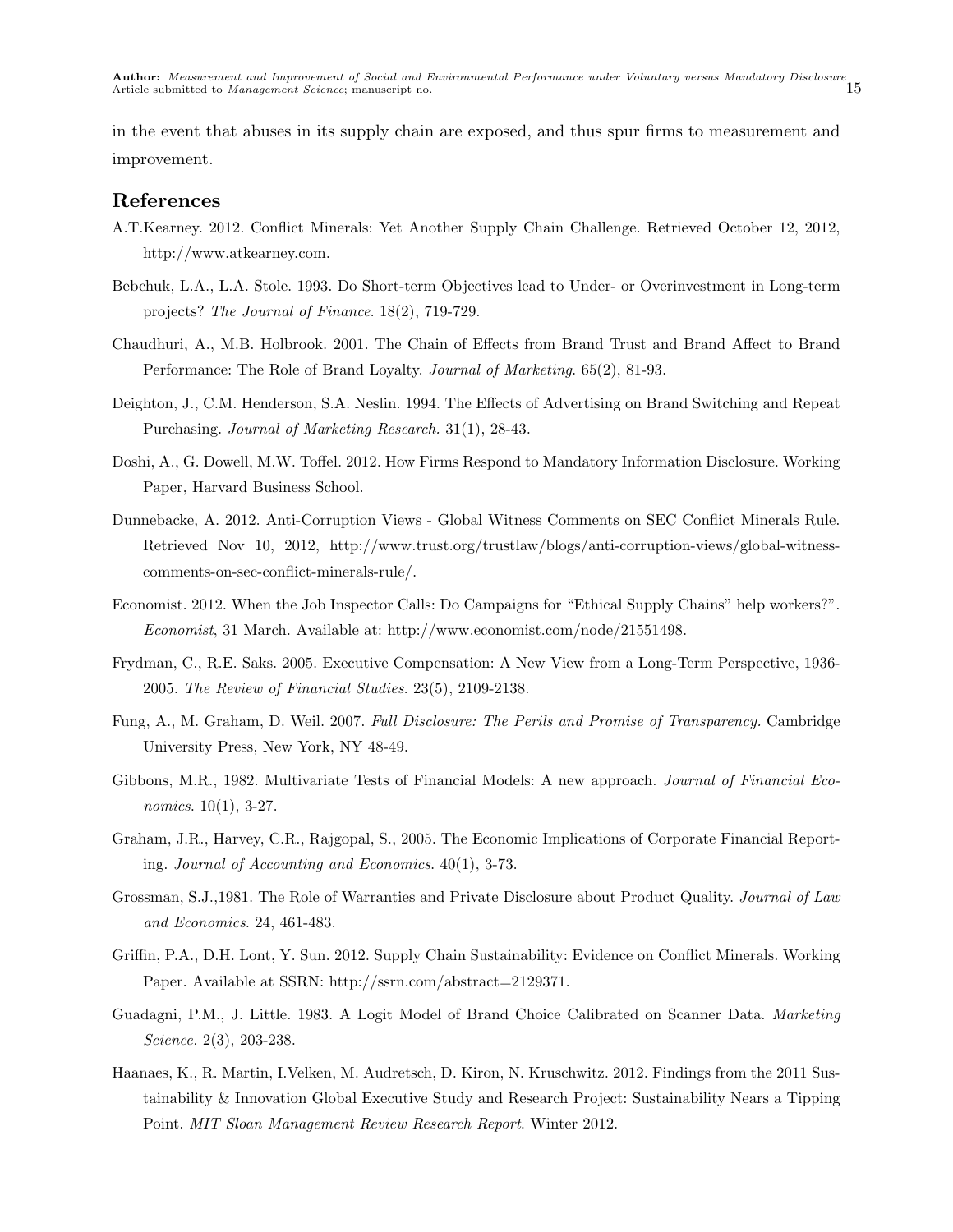- Hoffman-Graff, M.A.1977. Interviewer Use of Positive and Negative Self-Disclosure and Interviewer-Subject Sex Pairing. Journal of Counseling Psychology. 24(3), 184-190.
- Institutional Investors Group on Climate Change. 2010. Global Investor Survey on Climate Change: Annual Report on Actions and Progress 2010. Retrieved October 7, 2012, http://www.iigcc.org\_data/assets/pdf\_file/0014/15224/Global-Investor-Survey-on-Climate-Change-Report-2011.pdf.
- Ioannou, I., G. Serafeim. 2010. The Impact of Corporate Social Responsibility on Investment Recommendations. Harvard Business School Working Paper No. 1507874. Available at SSRN: http: //ssrn.com/abstract=1507874 or http://dx.doi.org/10.2139/ssrn.1507874.
- Ioannou, I., G. Serafeim. 2011. Consequences of Mandatory Corporate Sustainability Reporting. Harvard Business School Research Working Paper No. 11-100. Available at SSRN: http://ssrn.com/abstract= 1799589 or http://dx.doi.org/10.2139/ssrn.1799589.
- IPCC. 2007. Contribution of Working Group III to the Fourth Assessment Report of the Intergov- ernmental Panel on Climate Change, B. Metz, O.R. Davidson, P.R. Bosch, R. Dave, L.A. Meyer (eds) Cambridge University Press, Cambridge, UK and New York, NY, USA.
- Keown, J., 2012. Boosts sales by saying 'don't buy'. In Stuff.co.nz. Retrieved August 2, 2012, http://www .stuff.co.nz/business/industries/6656053/Boosts-sales-by-saying-don-t-buy.
- Laroche, M., J. Bergeron, G. Barbaro-Forleo. 2001. Journal of Consumer Marketing. 18, 503-520.
- Lee, H.L., K. O'Marah., G. John. 2012. The Chief Supply Chain Officer Report 2012. SCM World.
- Ma, J. 2012. Author's Interview of Ma Jun, Director of the Institute for Public Economics, October 12, 2012.
- Matthews, H.S., C.T. Hendrickson, C.L. Weber. 2008. The Importance of Carbon Footprint Estimation Boundaries. Environmental Science and Technology. 42, 5839-5842.
- Matthews, S., A. Postlewaite. 1985. Quality Testing and Disclosure. The RAND Journal of Economics. 16(3), 328-340.
- Milgrom, P. 1981. Good News and Bad News: Representation Theorems and Applications. Bell Journal of Economics. 12, 380-391.
- Ministry of Ecology, Sust. Dev. and Energy (France). 2012. ExpŽrimentation de lOaffichage environnemental. Retrieved August 2, 2012, http://www.developpement-durable.gouv.fr/National-experimentationfor-the.
- National Association of Manufacturers, 2012. Testimony of Franklin Vargo before the House Committee on Financial Services Subcommittee on International Monetary Policy and Trade, p7.
- Nelson, G. 2010. FTC Moves May Signal Start of 'Greenwashing' Crackdown. Retrieved August 2, 2012, http://www.nytimes.com/gwire/2010/02/03/03greenwire-ftc-moves-may-signal-start-of-greenwashingcra-90834.html?pagewanted=all.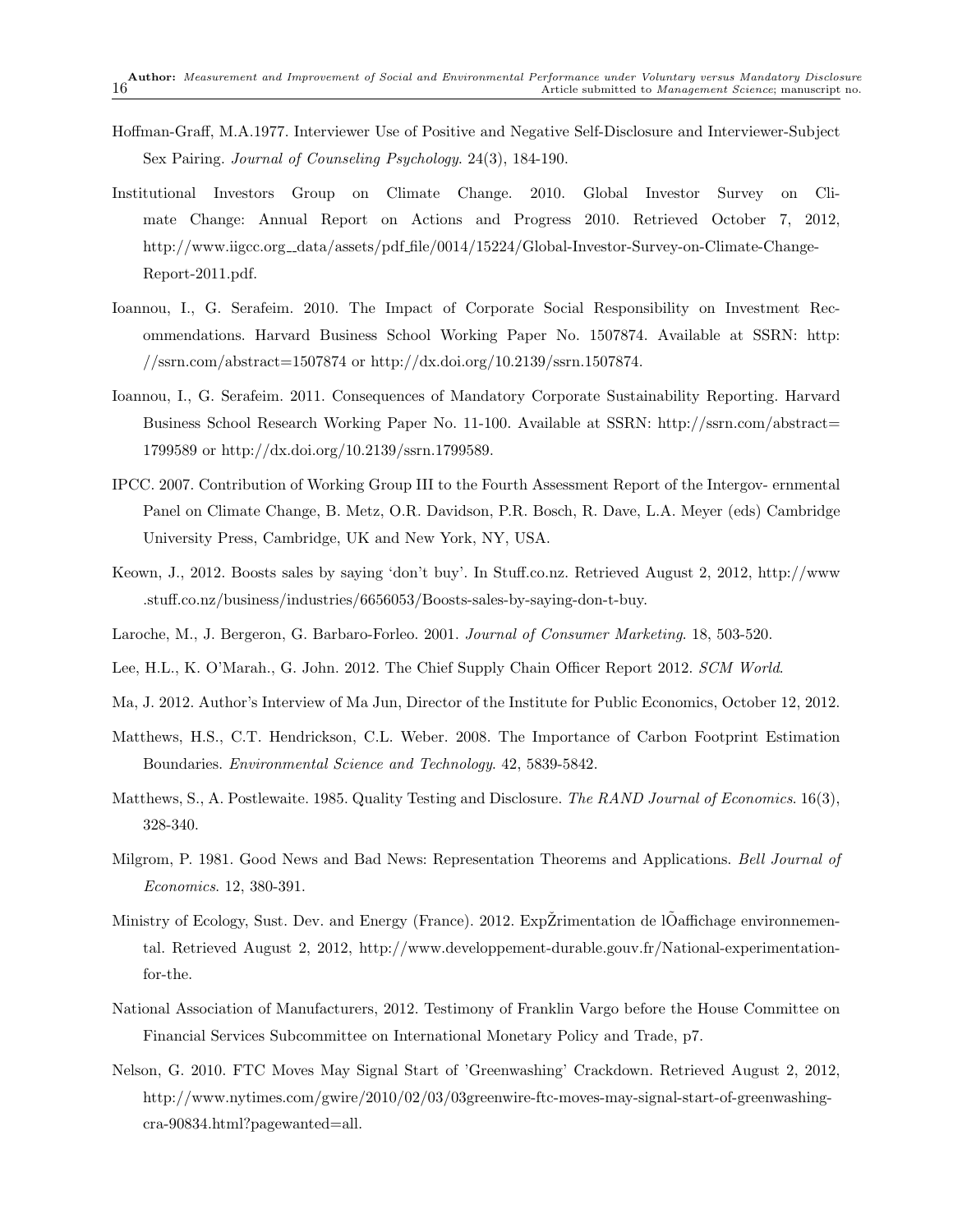- Nielsen, 2011. Sustainability Survey: Global Warming Cools Off as Top Concern. Retrieved October 2012, http://www.nielsen.com/us/en/insights/press-room/2011/global-warming-cools-off-as-topconcern.html.
- Peters, R.G., V.T. Covello, D.B., McCallum.1997. The Determinants of Trust and Credibility in Environmental Risk Communication: An Empirical Study. Risk Analysis. 17(1), 43-54.
- Plambeck, E.L., L. Denend. 2007. Walmart's Sustainability Strategy. OIT-71A and B. Stanford Graduate School of Business Case Study. Updated 2010.
- Plambeck, E.L., T. Taylor and Q. Zhang. 2012. Supplier Evasion of a Buyer's Audit: Implications for Auditing and Compliance with Labor and Environmental Standards. Working Paper.
- Porter, M.E., C. van der Linde. 1995. Toward a New Conception of the Environment-competitiveness Relationship. The Journal of Economics Perspectives 9(4), 97-118.
- RESOLVE. 2012. Toward Sustainability: The Roles and Limitations of Certification. Washington, DC: RESOLVE, Inc.
- Sarbanes-Oxley Act of 2002. Pub. L. 107-204, United States Statutes at Large. 116 STAT. 745. July 30, 2002. Section  $802(a)$ .
- Schmidt, W., V. Gaur, R. Lai, A. Raman. 2012. Signaling to Partially Informed Investors in the Newsvendor Model. Working Paper, Harvard Business School.
- Shavell, S.M. 1994. Acquisition and Disclosure of Information Prior to Sale. RAND Journal of Economics.  $25(1)$  20-36.
- Securities and Exchange Commission. 2012. SEC Adopts Rule for Disclosing Use of Conflict Minerals. Retrieved August 25, 2012, http://www.sec.gov/news/press/2012/2012-163.htm.
- —. Federal Trade Commission, 2012. Skechers Will Pay \$40 Million to Settle FTC Charges That It Deceived Consumers with Ads for "Toning Shoes". Retrieved August 2, 2012, http://ftc.gov/opa/2012/05/consumerrefund.shtm.
- Villas-Boas, J.M., 2004. Consumer Learning, Brand Loyalty and Competition. Marketing Science. 23(1), 134-145.
- Verrecchia, R.E., 2001. Essays on Disclosure. Journal of Accounting and Economics. 32. 97-180.
- Zacharias, C. 2010. Important International Developments in Executive Liability. ACE Progress Reports. Retrieved August 2012, http://www.aceusa.com/news.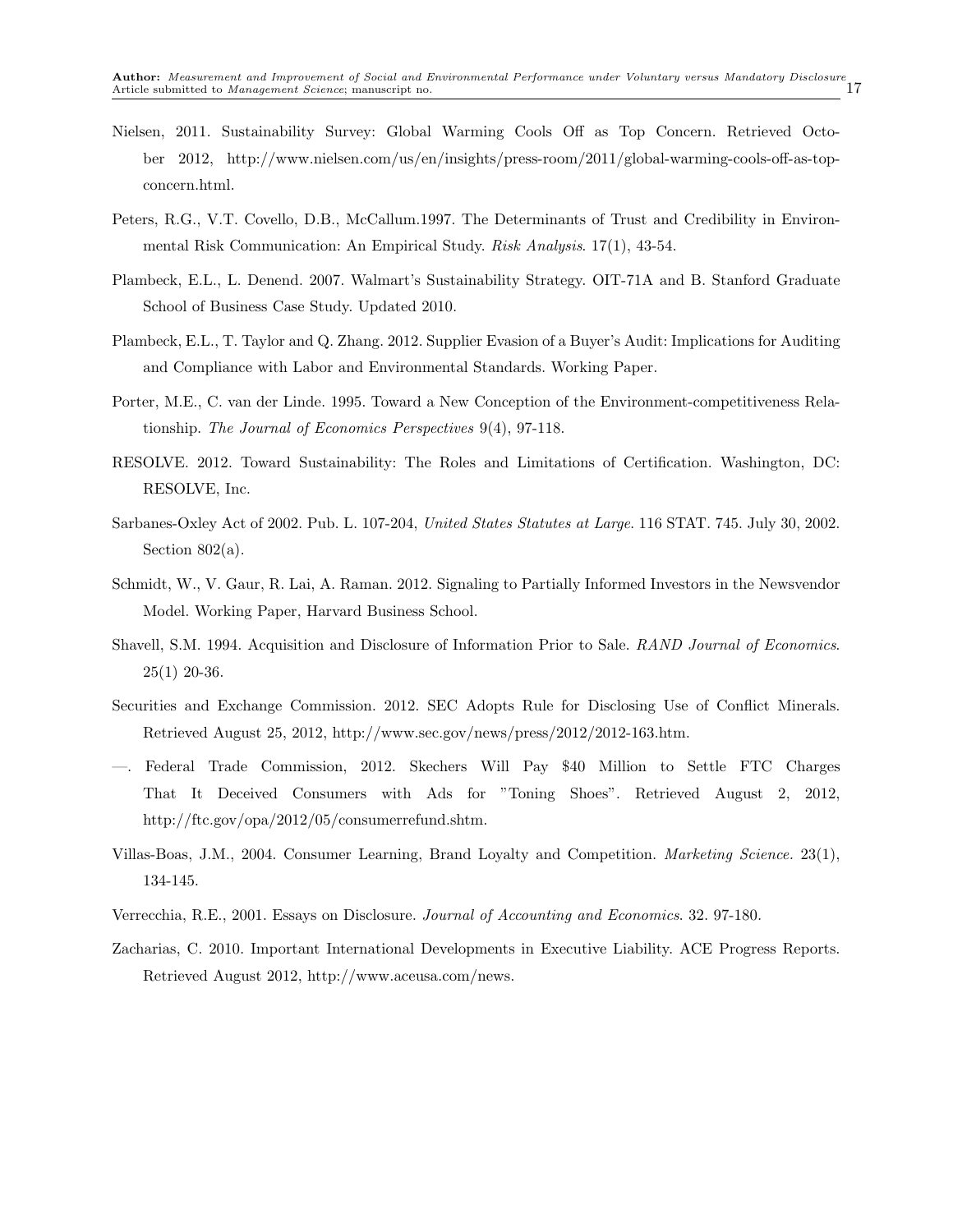#### Appendix A: Proofs

Assumptions  $\Delta_{L\emptyset}^v \ge 0$ ,  $\Delta_{H\emptyset}^v \ge 0$ , and  $\Delta_{L\{H}}^v \ge 0$  imply that disclosing low impact voluntarily increases a firm's market share. Disclosing low impact also increases its valuation because upon nondisclosure, the investors will estimate that the firm's expected discounted profit after the event is a weighted average of its expected discounted profit under no learning and its expected discounted profit under learning and no disclosure (which is less than or equal to  $\Omega(\theta L)$ ). This estimate is strictly less than or equal to  $\Omega(\theta L)$ . Therefore, a firm that learns that it has low impact will disclose under voluntary disclosure.

There are two possible equilibria in pure strategies where the firms will disclose low impact: (1) full disclosure equilibrium where firms disclose all information (even after learning that impacts are high),  $(2)$  partial disclosure equilibrium where firms disclose only after learning that impacts are low.

LEMMA 1. (i) Under mandatory disclosure, if firm 2 learns its impact with probability  $p_2$ , firm 1's expected discounted profit from learning that its impact is low, learning that its impact is high, and not learning are given by the following expressions, respectively:

$$
E_{d_2}[\Pi_1|g_1 = \theta L, d_2] = \frac{\pi(\frac{1}{2} + p_2(1-q)\Delta_{LH}^m + (1-p_2)\Delta_{L\emptyset}^m) + \lambda \Omega(\theta L)}{\delta + \lambda}.
$$
 (8)

$$
E_{d_2}[\Pi_1|g_1 = \theta H, d_2] = \frac{\pi(\frac{1}{2} - p_2 q \Delta_{LH}^m + (1 - p_2)\Delta_{H\emptyset}^m) + \lambda \Omega(\theta H)}{\delta + \lambda}.
$$
\n(9)

$$
E_{G_1,d_2}[\Pi_1|g_1,d_2] = \frac{\pi(\frac{1}{2} - p_2 q \Delta_{L\emptyset}^m - p_2(1-q)\Delta_{H\emptyset}^m) + \lambda(q\Omega(L) + (1-q)\Omega(H))}{\delta + \lambda}.
$$
(10)

- (ii) Under full voluntary disclosure, (??), (??), and (??) hold with the substitution of  $\Delta_{L\emptyset}^v$ ,  $\Delta_{H\emptyset}^v$ , and  $\Delta_{LH}^v$ for  $\Delta_{L\emptyset}^m$ ,  $\Delta_{H\emptyset}^m$ , and  $\Delta_{LH}^m$ .
- (iii) Under partial voluntary disclosure, if firm 1 learns its impact with probability  $p_1$  and firm 2 learns its impact with probability  $p_2$ , firm 1's expected discounted profit from learning that its impact is low, learning that its impact is high, and not learning are given by the following expressions, respectively:

$$
E_{d_2}[\Pi_1|g_1 = \theta L, d_2] = \frac{\pi(\frac{1}{2} + (1 - p_2 q)\Delta_{L\emptyset}^v) + \lambda \Omega(\theta L)}{\delta + \lambda},
$$
\n(11)

$$
E_{d_2}[\Pi_1|g_1 = \theta H, d_2] = \frac{\pi(\frac{1}{2} - p_2 q \Delta_{L\phi}^v) + \lambda \Omega(\theta H)}{\delta + \lambda},
$$
\n(12)

$$
E_{G_1,d_2}[\Pi_1|g_1,d_2] = \frac{\pi(\frac{1}{2} - p_2 q \Delta_{L\emptyset}^v) + \lambda(q\Omega(L) + (1-q)\Omega(H))}{\delta + \lambda}.
$$
\n(13)

When firm 1 does not disclose, its valuation by the investors is

$$
E_{d_2}[E_I[\Pi_1|d_1 = \emptyset, d_2]] = \frac{\pi(\frac{1}{2} - p_2 q \Delta_{L\emptyset}^v) + \lambda \Omega_I}{\delta + \lambda},
$$
\n(14)

where

$$
\Omega_I = (p_1(1-q)\Omega(\theta H) + (1-p_1)(q\Omega(L) + (1-q)\Omega(H)))/(1-p_1q). \tag{15}
$$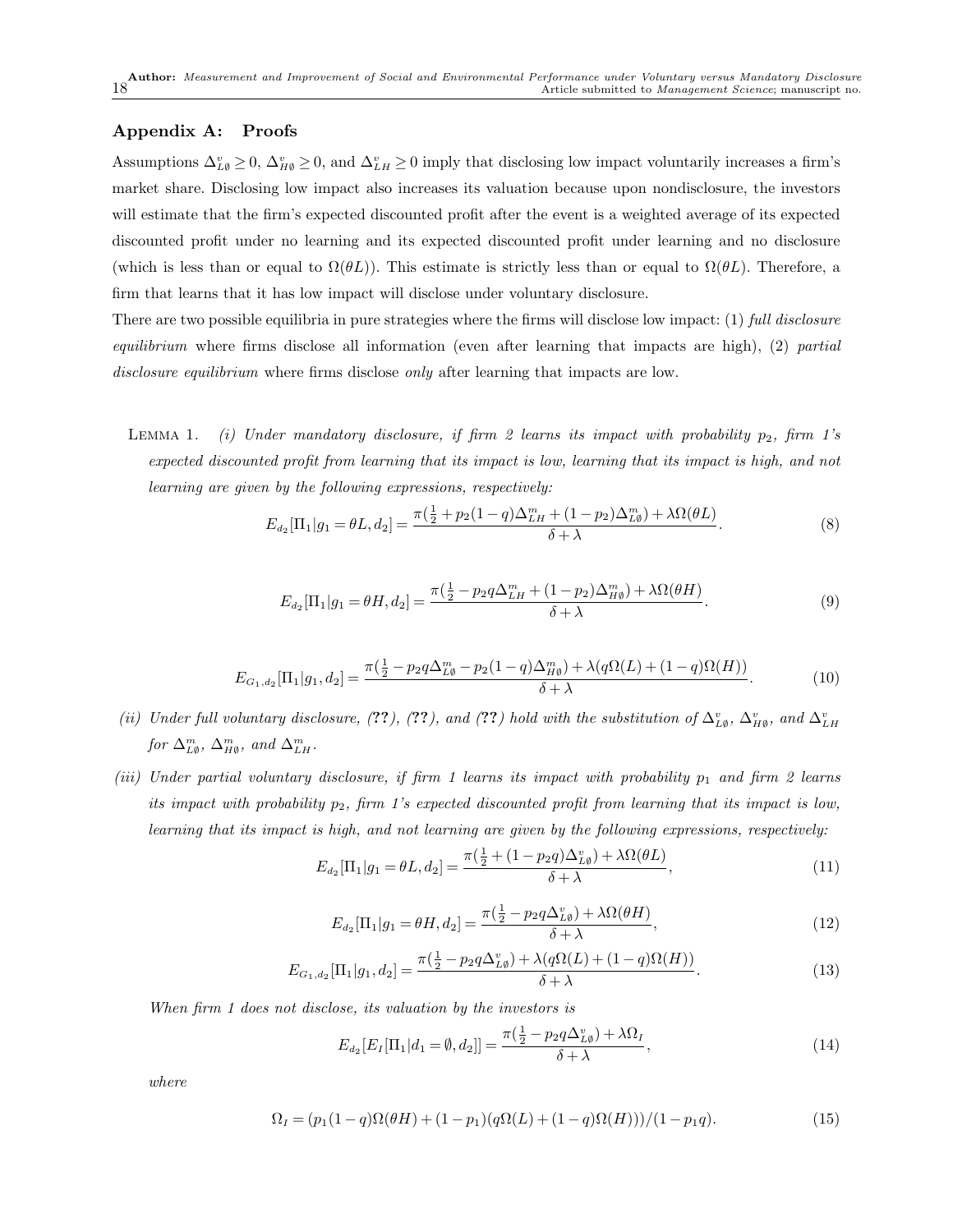The proof of Lemma ??, straightforward algebra, is in the Online Appendix.

Lemma 2. A manager chooses to learn if and only if the cost of doing so is below a threshold. The thresholds are identical for both firms.

(i) Under mandatory disclosure, the threshold is

$$
c^{m} = \frac{\pi(q\Delta_{L\emptyset}^{m} + (1-q)\Delta_{H\emptyset}^{m}) + \lambda(q\Omega(\theta L) + (1-q)\Omega(\theta H) - q\Omega(L) - (1-q)\Omega(H))}{\delta + \lambda}.
$$
 (16)

(ii) Under full voluntary disclosure, the threshold is

$$
c^v = \frac{\pi (q\Delta_{L\emptyset}^v + (1-q)\Delta_{H\emptyset}^v) + \lambda (q\Omega(\theta L) + (1-q)\Omega(\theta H) - q\Omega(L) - (1-q)\Omega(H))}{\delta + \lambda}.
$$
 (17)

(iii) Under partial voluntary disclosure, the threshold is

$$
c^v = \frac{A - q\lambda\alpha\Omega_I}{\delta + \lambda} \tag{18}
$$

where

$$
A = q\pi \Delta_{L\emptyset}^v + \lambda(q\Omega(\theta L) + (1-q)(1-\alpha)\Omega(\theta H) - (1-\alpha)(q\Omega(L) + (1-q)\Omega(H)))\tag{19}
$$

and

$$
\Omega_{I} = \frac{(1 - F(c^{v})) (q\Omega(L) + (1 - q)\Omega(H)) + F(c^{v})(1 - q)\Omega(\theta H)}{1 - F(c^{v})q}.
$$
\n(20)

**Proof of Lemma ??:** Given the objective value of a manager in (??), if the manager chooses to learn when the learning cost is  $\tilde{c}$ , he will also choose to do so when the learning cost is less than  $\tilde{c}$ . This is because the expected discounted profit and valuation after learning are independent of the learning cost. This implies that a manager will choose to learn according to a threshold policy (i.e., he will choose to learn if the learning cost is below a threshold). In the following analysis for voluntary and mandatory disclosure, we identify these thresholds for each firm.

Mandatory Disclosure: We calculate and compare the objective value in (??) of firm 1's manager under learning and no learning given that firm 2 uses a threshold policy (i.e., learns if the learning cost is below  $c_2^m$ ) under mandatory disclosure. Due to mandatory disclosure, valuation of firm 1 equals expected discounted profit. Hence, a manager's objective in (??) simplifies to firm 1's expected discounted profit. Manager's objective function under learning equals

$$
-c + qE_{d_2}[\Pi_1|g_1 = \theta L, d_2] + (1 - q)E_{d_2}[\Pi_1|g_1 = \theta H, d_2].
$$
\n(21)

Here,  $E_{d_2}[\Pi_1|g_1 = \theta L, d_2]$  is the firm's expected discounted profit upon finding out low impact, which is calculated by replacing  $E[G_1] = \theta L$  in (??) and where the expectation is taken with respect to firm 2's disclosure.

Manager's objective function under no learning equals the expected discounted profit of the firm where the expectation is taken with respect to both firm 1's impact and firm 2's disclosure:

$$
E_{G_1,d_2}[\Pi_1|g_1,d_2].
$$
\n(22)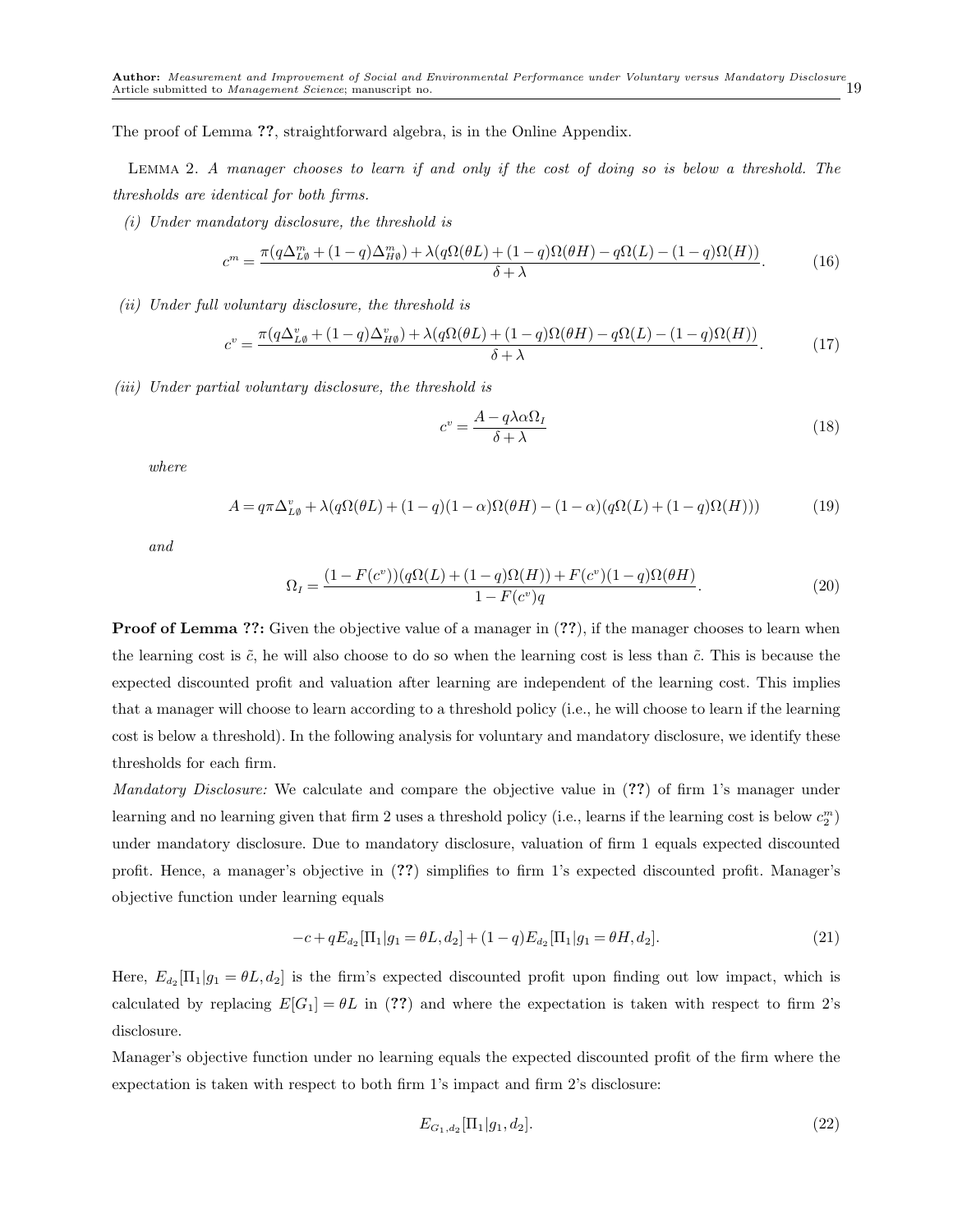The manager will choose to learn if and only if (??) is greater than or equal to (??). Using closed-form expressions for  $E_{d_2}[\Pi_1|g_1 = \theta L, d_2], E_{d_2}[\Pi_1|g_1 = \theta H, d_2],$  and  $E_{G_1, d_2}[\Pi_1|g_1, d_2]$  in Lemma ?? with  $p_2 = F(c_2^m)$ , expected discounted profit after learning is

$$
qE_{d_2}[\Pi_1|g_1 = \theta L, d_2] + (1-q)E_{d_2}[\Pi_1|g_1 = \theta H, d_2] = \frac{\pi(\frac{1}{2} + (1 - F(c_2^m))(q\Delta_{L\emptyset}^m + (1-q)\Delta_{H\emptyset}^m)) + \lambda(q\Omega(\theta L) + (1-q)\Omega(\theta H))}{\delta + \lambda}
$$

and expected discounted profit without learning equals

$$
E_{G_1,d_2}[\Pi_1|g_1,d_2] = \frac{\pi(\frac{1}{2} - F(c_2^m)(q\Delta_{L\emptyset}^m + (1-q)\Delta_{H\emptyset}^m)) + \lambda(q\Omega(L) + (1-q)\Omega(H))}{\delta + \lambda}.
$$

Therefore, the manager will choose to learn if and only if

$$
c\leq c_1^m=\frac{\pi(q\Delta_{L\emptyset}^m+(1-q)\Delta_{H\emptyset}^m)+\lambda(q\Omega(\theta L)+(1-q)\Omega(\theta H)-q\Omega(L)-(1-q)\Omega(H))}{\delta+\lambda}.
$$

Note that the learning threshold for firm 1,  $c_1^m$ , is independent of  $c_2^m$ . Since the firms are symmetric,  $c_1^m$  =  $c_2^m = c^m$ .

Full voluntary disclosure: This solution of this scenario can be obtained directly from the mandatory disclosure scenario by substituting  $\Delta_{L\emptyset}^v$ ,  $\Delta_{H\emptyset}^v$ , and  $\Delta_{LH}^v$  for  $\Delta_{L\emptyset}^m$ ,  $\Delta_{H\emptyset}^m$ , and  $\Delta_{LH}^m$ .

Partial voluntary disclosure: Similar to our analysis under mandatory disclosure, we calculate and compare the objective value in (??) of firm 1's manager under learning and no learning given that firm 2 uses a threshold policy (i.e., learns if the learning cost is below  $c_2^v$ ). The manager's objective value (??) when she learns is

$$
-c + q \Big[ \alpha E_{d_2}[E_I[\Pi_1|d_1=L,d_2]] + (1-\alpha) E_{d_2}[\Pi_1|g_1=\theta L,d_2] \Big] + (1-q) \Big[ \alpha E_{d_2}[E_I[\Pi_1|d_1=\emptyset,d_2]] + (1-\alpha) E_{d_2}[\Pi_1|g_1=\theta H,d_2] \Big]
$$

The first (second) set of terms in brackets is the weighted sum of firm's expected discounted profit and valuation upon finding out it has low (high) impact. Expected discounted profit upon learning that impact is high is  $E_{d_2}[\Pi_1|g_1 = \theta H, d_2]$ . The manager chooses not to disclose high impact, hence  $d_1 = \emptyset$  and the valuation of the firm is  $E_{d_2}[E_I[\Pi_1|d_1 = \emptyset, d_2]]$ . Since a firm discloses low impact,  $E_{d_2}[\Pi_1|g_1 = \emptyset L, d_2] = E_{d_2}[E_I[\Pi_1|d_1 = \emptyset, d_2]]$  $[L, d_2]$ . Therefore, the objective under learning can be rewritten as

$$
-c + qE_{d_2}[\Pi_1|g_1 = \theta L, d_2] + (1 - q)\Big[\alpha E_{d_2}[E_I[\Pi_1|d_1 = \emptyset, d_2]] + (1 - \alpha)E_{d_2}[\Pi_1|g_1 = \theta H, d_2]\Big].
$$
 (23)

The manager's objective value in (??) without learning equals

$$
\alpha E_{d_2}[E_I[\Pi_1|d_1 = \emptyset, d_2]] + (1 - \alpha)E_{G_1, d_2}[\Pi_1|g_1, d_2],\tag{24}
$$

.

wherein the first term is the expected valuation of the firm upon nondisclosure and the outer expectation is taken with respect to firm 2's disclosure. The second term is the expected discounted profit of the firm where the expectation is taken with respect to both firm 1's impact and firm 2's disclosure. The manager will choose to learn if and only if  $(??)$  is greater than or equal to  $(??)$ .

Using (??), (??), and (??) in Lemma ?? (with  $p_2 = F(c_2^v)$ ), (??) simplifies to

$$
-c + \frac{\pi(\frac{1}{2} + q(1 - F(c_2^v))\Delta_{L\emptyset}^v) + \lambda(q\Omega(\theta L) + (1 - q)\alpha \Omega_I + (1 - q)(1 - \alpha)\Omega(\theta H))}{\delta + \lambda}.
$$
 (25)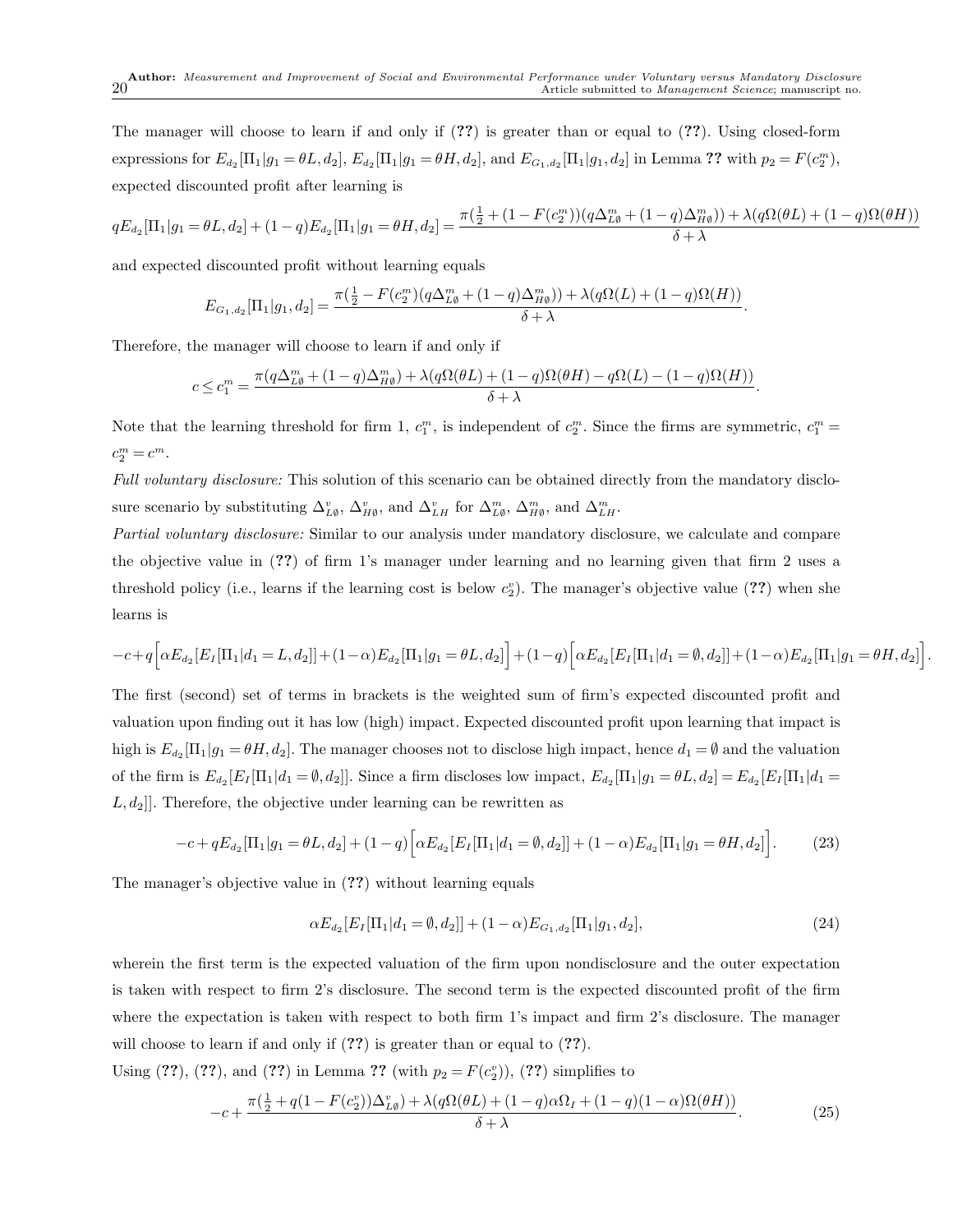Using (??) and (??) in Lemma ?? (with  $p_2 = F(c_2^v)$ ), (??) simplifies to

$$
\frac{\pi(\frac{1}{2} - F(c_2^v)q\Delta_{L\emptyset}^v) + \lambda(\alpha\Omega_I + (1 - \alpha)(q\Omega(L) + (1 - q)\Omega(H)))}{\delta + \lambda}.
$$
\n(26)

Taking the difference between (??) and (??), the manager will choose to learn if and only if

$$
c \le c_1^v = \frac{A - q\lambda \alpha \Omega_I}{\delta + \lambda},\tag{27}
$$

$$
A = q\pi \Delta_{L\emptyset}^v + \lambda(q\Omega(\theta L) + (1-q)(1-\alpha)\Omega(\theta H) - (1-\alpha)(q\Omega(L) + (1-q)\Omega(H))).
$$

Following (??) (with  $p_1 = F(c_1^v)$ ),  $\Omega_I$  satisfies

$$
\Omega_{I} = \frac{(1 - F(c_{1}^{v})) (q\Omega(L) + (1 - q)\Omega(H)) + F(c_{1}^{v})(1 - q)\Omega(\theta H)}{1 - F(c_{1}^{v})q}.
$$
\n(28)

For a partial disclosure equilibrium to occur, there must be a solution  $(c_1^v, \Omega_I)$  that satisfies (??) and (??). We now verify that such a solution exists. As  $\Omega_I = \frac{A - c_I^v(\delta + \lambda)}{q \lambda \alpha}$ , (??) can be represented as

$$
(1 - F(c_1^v)q)\frac{A - c_1^v(\delta + \lambda)}{q\lambda\alpha} = (1 - F(c_1^v))(q\Omega(L) + (1 - q)\Omega(H)) + F(c_1^v)(1 - q)\Omega(\theta H). \tag{29}
$$

This can be further simplified to

$$
R = (1 - F(c_1^v)) \Big[ (q\Omega(L) + (1 - q)\Omega(H)) - \frac{A - c_1^v(\delta + \lambda)}{q\lambda\alpha} \Big] + F(c_1^v)(1 - q) \Big[ \Omega(\theta H) - \frac{A - c_1^v(\delta + \lambda)}{q\lambda\alpha} \Big] = 0. \tag{30}
$$

 $\Omega_I$  is a weighted average of  $(q\Omega(L)+(1-q)\Omega(H))$  and  $\Omega(\theta H)$ , so it should satisfy  $\Omega(\theta H) \leq \Omega_I = \frac{A-c_I^v(\delta+\lambda)}{q\lambda\alpha} \leq$  $(q\Omega(L) + (1-q)\Omega(H))$ . We define  $c_l$  to be the cost threshold from (??) when  $\Omega_I = q\Omega(L) + (1-q)\Omega(H)$ and  $c_h$  to be cost threshold from (??) when  $\Omega_I = \Omega(\theta H)$ . If  $c_l \leq c$ ,  $c_l$  is a solution to (??) since  $F(c_l)=0$ and by the definition of  $c_l$ . If  $c_h \geq \overline{c}$ ,  $c_h$  is a solution to (??) since  $F(c_h) = 1$  and by the definition of  $c_h$ . If  $c \leq c_l \leq c_h \leq \overline{c}$ , (??) evaluated at  $c = c_l$  equals

$$
F(c_l)(1-q)(\Omega(\theta H) - \frac{A - c_l(\delta + \lambda)}{q\lambda\alpha}) < 0
$$

where the inequality is due to  $F(c_l) > 0$ ,  $0 < q < 1$  and  $\Omega(\theta H) < q\Omega(L) + (1 - q)\Omega(H) = \frac{A - c_l(\delta + \lambda)}{q\lambda \alpha}$ . Equation (??) evaluated at  $c = c_h$  equals

$$
(1 - F(c_h))(q\Omega(L) + (1 - q)\Omega(H) - \frac{A - c_h(\delta + \lambda)}{q\lambda\alpha}) > 0
$$

where the inequality is due to  $F(c_h) < 1$ ,  $0 < q < 1$  and  $\Omega(\theta H) = \frac{A - c_h(\delta + \lambda)}{q \lambda \alpha} < q\Omega(L) + (1 - q)\Omega(H)$ . By Intermediate Value Theorem, there exists a value  $c_1^v \in [c_l, c_h]$  for which there is a solution to (??). This establishes existence of a solution.

We can identify firm 2's cost threshold,  $c_2^v$ , following similar steps as above. Since the firms are symmetric and definitions of  $c_1^v$ , A, and  $\Omega_I$  are independent of  $c_2^v$ ,  $c_2^v = c_1^v = c^v$ .

LEMMA 3. Suppose that the support of c is  $[0,\infty)$ . Under assumption (??),

(i) Under mandatory disclosure, the learning threshold is

$$
c^{m} = \frac{\pi (q\Delta_{L\emptyset}^{m} + (1-q)\Delta_{H\emptyset}^{m}) + \lambda \tau (1-\theta)\mu}{\delta + \lambda}.
$$
\n(31)

This threshold is strictly increasing with  $\Delta_{L\emptyset}^m$ ,  $\Delta_{H\emptyset}^m$ , and  $\tau$ , and is invariant with respect to  $\alpha$  and  $\Delta_{L\{H}}^m$ .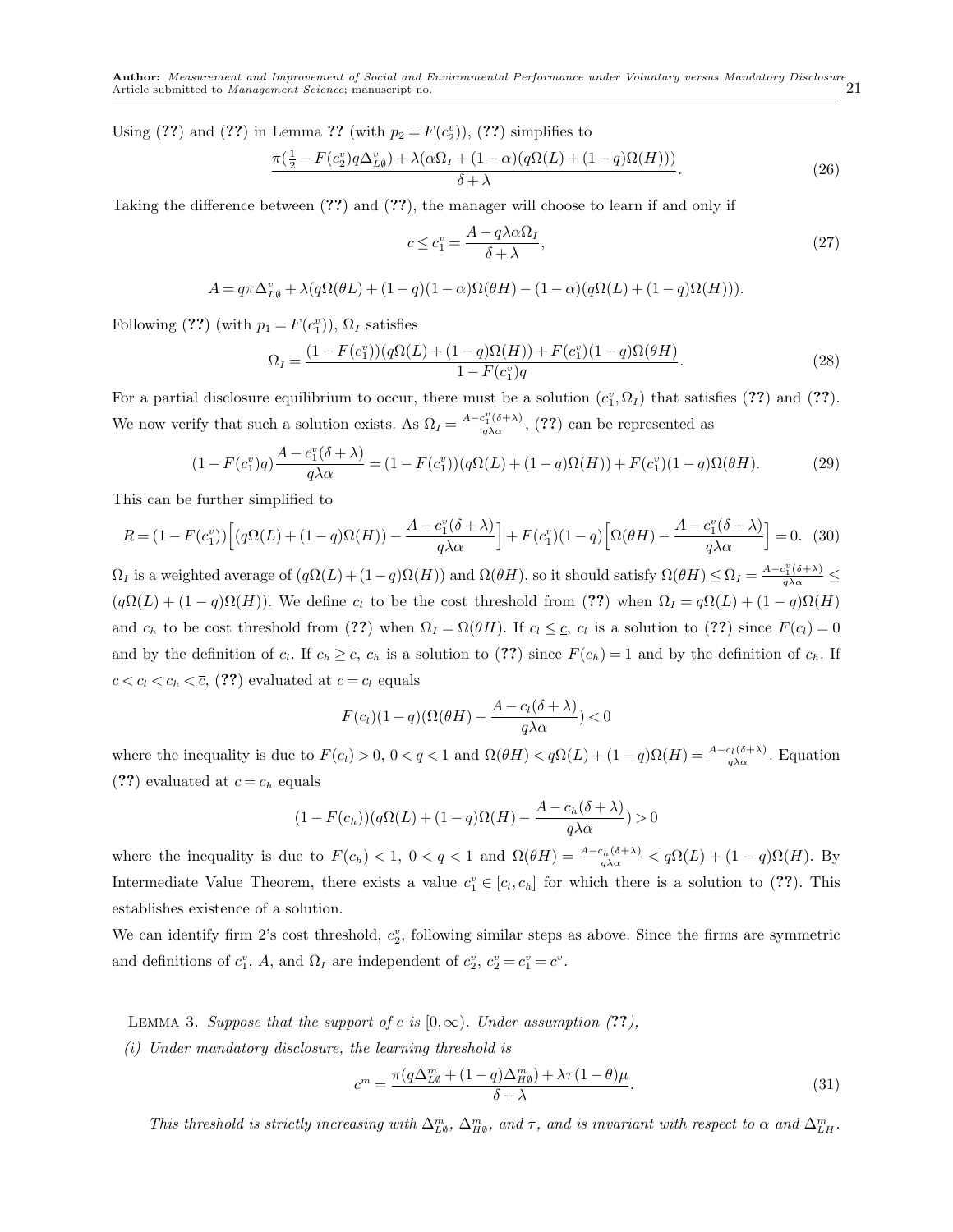(ii) Under full voluntary disclosure, the learning threshold equals

$$
c^{v} = \frac{\pi (q\Delta_{L\emptyset}^{v} + (1-q)\Delta_{H\emptyset}^{v}) + \lambda \tau (1-\theta)\mu}{\delta + \lambda}.
$$
\n(32)

This threshold is strictly increasing with  $\Delta_{L\emptyset}^v$ ,  $\Delta_{H\emptyset}^v$ , and  $\tau$ , and is invariant with respect to  $\alpha$  and  $\Delta_{L\{H}}^v$ .

(iii) Under partial voluntary disclosure, the learning threshold equals

$$
c^v = \frac{A + q\lambda \tau \alpha g_I}{\delta + \lambda} \tag{33}
$$

where

$$
A = q\pi \Delta_{L\emptyset}^v + \lambda \tau ((1 - \alpha)\mu - \theta qL - (1 - q)(1 - \alpha)\theta H)
$$
\n(34)

and

$$
g_I = \frac{(1 - F(c^v))\mu + F(c^v)(1 - q)\theta H}{1 - F(c^v)q}.
$$
\n(35)

The learning threshold is unique when  $\frac{f(c)}{1-F(c)}q$  increases with c. When the threshold is unique, it is strictly increasing with  $\Delta_{L\emptyset}^v$ ,  $\tau$ , increasing with  $\alpha$  (strictly when  $\alpha \in (0,1)$ ), and is invariant with respect to  $\Delta_{H\emptyset}^v$  and  $\Delta_{LH}^v$ .

**Proof of Lemma ??:** Mandatory Disclosure: The sensitivity results follow from taking the derivative of  $c^m$  with respect to the model parameters:  $dc^m/d\Delta_{L\emptyset}^m = \pi q/(\lambda + \delta) > 0$ ,  $dc^m/d\Delta_{H\emptyset}^m = \pi (1 - q)/(\lambda + \delta) > 0$ ,  $dc^m/d\Delta_{LH}^m=0, d c^m/d\tau=\lambda(1-\theta)\mu/(\delta+\lambda)>0$  and  $dc^m/d\alpha=0$ . Full voluntary disclosure results also follow from the analysis above.

Partial Voluntary Disclosure: Using (??) to rewrite (??), the threshold for learning under partial voluntary disclosure  $c^v$  is found from

$$
R = (1 - F(c^v))\left(\mu - \frac{c^v(\delta + \lambda) - A}{q\lambda\tau\alpha}\right) + F(c^v)(1 - q)\left(\theta H - \frac{c^v(\delta + \lambda) - A}{q\lambda\tau\alpha}\right) = 0.
$$
\n(36)

 $g_I$  is a weighted average of  $\mu$  and  $\theta H$ , so it should satisfy  $\mu \leq g_I \leq \theta H$ . Let us define  $c_i := \frac{A + g\lambda\tau\alpha\mu}{\delta + \lambda}$  and  $c_h := \frac{A + q\lambda\tau\alpha\theta H}{\delta + \lambda}$ .  $c_l$  is in the support of c since

$$
A + q\lambda\tau\alpha\mu = q\pi\Delta_{L\emptyset}^v + \lambda\tau((1-\alpha)\mu - \theta qL - (1-q)(1-\alpha)\theta H) + q\lambda\tau\alpha\mu
$$
  
=  $q\pi\Delta_{L\emptyset}^v + \lambda\tau((1-\alpha)\mu + q\alpha\mu - \theta qL - (1-q)(1-\alpha)\theta H)$   
=  $q\pi\Delta_{L\emptyset}^v + \lambda\tau((1-q)(1-\alpha)(\mu - \theta H) + q\mu - q\theta L) = q\pi\Delta_{L\emptyset}^v + \lambda\tau(\mu(1-\theta) + (1-q)\alpha(\theta H - \mu)) > 0$  (37)

as a result of  $\mu > 0$ ,  $\theta < 1$  and  $\theta H > \mu$ . Since  $c_h \geq c_l$ ,  $c_h$  is also in the support of c. Equation (??) evaluated at  $c_l$  equals  $F(c_1)(1-q)(\theta H - \frac{c_l(\delta+\lambda)-A}{q\lambda\tau\alpha}) > 0$  since  $F(c_l) > 0$ ,  $0 < q < 1$  and  $\theta H > \mu = \frac{c_l(\delta+\lambda)-A}{q\lambda\tau\alpha}$ . Equation (??) evaluated at  $c_h$  equals  $(1 - F(c_h))(\mu - \frac{c_h(\delta + \lambda) - A}{q\lambda \tau \alpha}) < 0$  since  $F(c_h) < 1$ ,  $0 < q < 1$  and  $\theta H = \frac{c_h(\delta + \lambda) - A}{q\lambda \tau \alpha} > \mu$ . By Intermediate Value Theorem, there exists a value  $c^v \in [c_l, c_h]$  for which there is a solution to (??). Moreover, if this solution is unique,

$$
\frac{\partial R}{\partial c}|_{c=c^v} < 0. \tag{38}
$$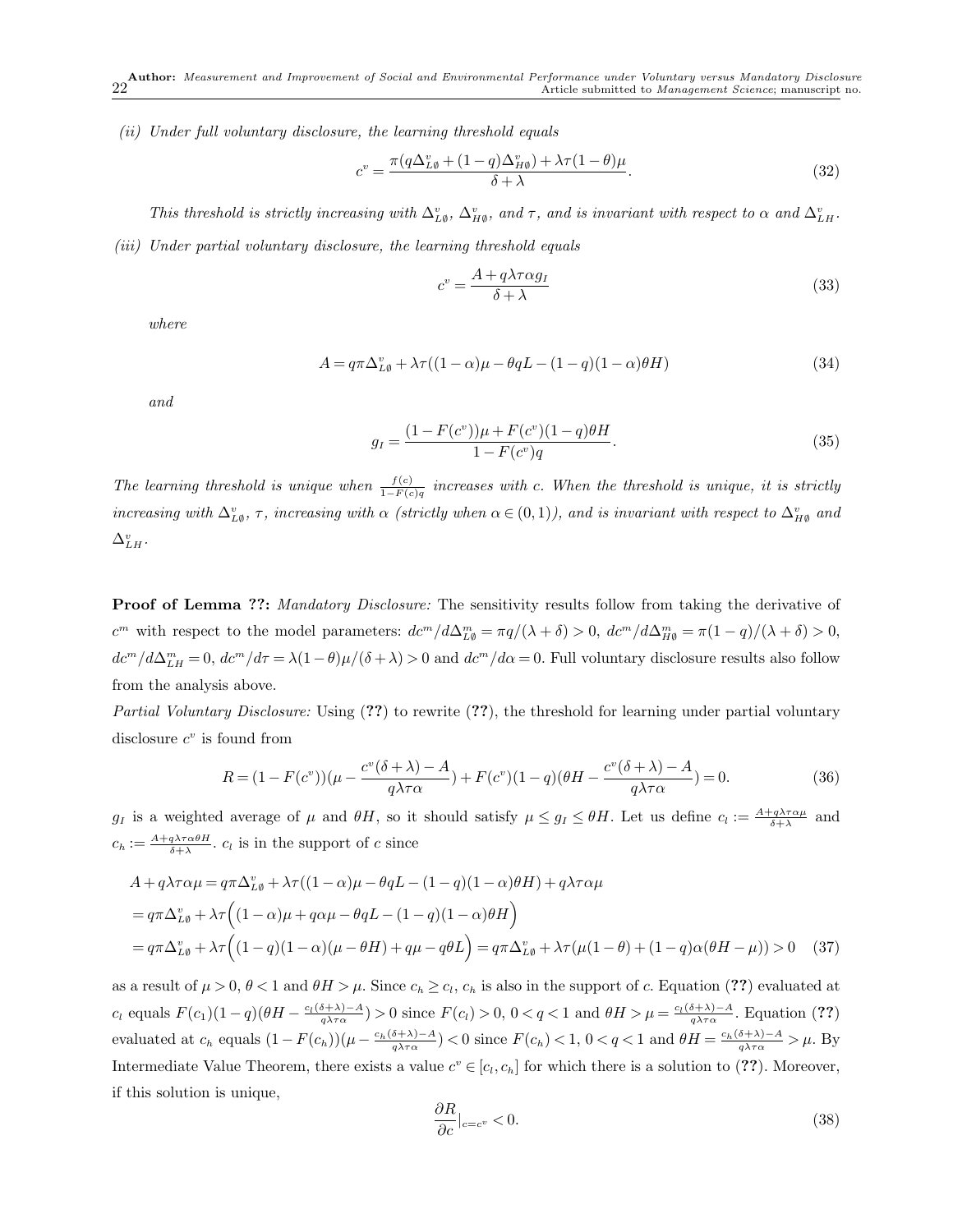We show that a sufficient condition for uniqueness is that  $\frac{f(c)}{1-F(c)}q$  increases with c in the Online Appendix. We apply the Implicit Function Theorem to check the effect of the model parameters on  $c^v$ . So,

$$
\frac{\partial R}{\partial \tau} = (1 - F(c^v)q) \frac{c^v(\delta + \lambda) - A}{q\lambda \tau^2 \alpha} + (1 - F(c^v)q) \frac{\frac{dA}{d\tau}}{q\lambda \tau \alpha}.
$$

Using  $\frac{dA}{d\tau} = \lambda((1-\alpha)\mu - \theta qL - (1-q)(1-\alpha)\theta H)$ , we can rewrite  $\frac{\partial R}{\partial \tau}$  as

$$
\frac{\partial R}{\partial \tau} = (1 - F(c^v)q) \frac{c^v(\delta + \lambda) - q\pi \Delta_{L\emptyset}^v}{q\lambda \tau^2 \alpha}.
$$

The nominator of this expression can be simplified using the relation  $c^v(\lambda + \delta) = A + q\lambda \tau \alpha g_I$ :

$$
c^{v}(\delta + \lambda) - q\pi \Delta_{L\emptyset}^{v} = q\lambda \tau \alpha g_{I} + \lambda \tau (1 - \alpha)\mu - \lambda \tau \theta qL - (1 - q)(1 - \alpha)\lambda \tau \theta H
$$
  

$$
= q\lambda \tau \alpha (g_{I} - \theta L) + \lambda \tau (1 - \alpha)(\mu - q\theta L - (1 - q)\theta H) > 0.
$$
 (39)

The last inequality is due to  $g_I \geq \mu = qL + (1 - q)H$  and  $\theta < 1$ . Hence,  $\frac{dc^v}{d\tau} = -\frac{\partial R}{\partial \tau} / \frac{\partial R}{\partial c^v} > 0$ . Next, we look into the effect of  $\alpha$  on  $c^v$ .  $\frac{\partial R}{\partial \alpha}$  can be written as

$$
\frac{\partial R}{\partial \alpha} = (1 - F(c^v)q) \frac{c^v(\delta + \lambda) - A}{q\lambda \tau \alpha^2} + (1 - F(c^v)(q)) \frac{\frac{dA}{d\alpha}}{q\lambda \tau \alpha},
$$

and  $\frac{dA}{d\alpha} = \lambda \tau (1-q) \theta H - \lambda \tau \mu$ . Then,

$$
-\frac{A}{q\lambda\tau\alpha^2} + \frac{\frac{dA}{d\alpha}}{q\lambda\tau\alpha} = \frac{-q\pi\Delta_{L\emptyset}^v - \lambda\tau(1-\alpha)\mu + \lambda\tau\theta qL + \lambda\tau(1-q)(1-\alpha)\theta H + \lambda\tau\alpha(1-q)\theta H - \lambda\tau\alpha\mu}{q\lambda\tau\alpha^2}
$$
  
= 
$$
\frac{-q\pi\Delta_{L\emptyset}^v + \lambda\tau\theta qL + \lambda\tau(1-q)\theta H - \lambda\tau\mu}{q\lambda\tau\alpha^2} = \frac{-q\pi\Delta_{L\emptyset}^v - \lambda\tau(1-\theta)\mu}{q\lambda\tau\alpha^2}.
$$

Hence,

$$
\frac{\partial R}{\partial \alpha} = \frac{c^v(\lambda + \delta) - q\pi \Delta_{L\emptyset}^v - \lambda \tau (1 - \theta)\mu}{q\lambda \tau \alpha^2} (1 - F(c^v)q).
$$

Using the definition of A, the nominator can be written as

$$
c^{v}(\lambda + \delta) - q\pi \Delta_{L\theta}^{v} - \lambda \tau (1 - \theta)\mu = \lambda \tau (1 - \alpha)\mu - \lambda \tau q\theta L - \lambda \tau (1 - q)(1 - \alpha)\theta H + \lambda \tau q\alpha g_{I} - \lambda \tau (1 - \theta)\mu
$$
  
=  $-\lambda \tau q\theta L - \lambda \tau (1 - q)(1 - \alpha)\theta H + \lambda \tau q\alpha g_{I} - \lambda \tau \alpha \mu + \lambda \tau \theta \mu$   
=  $\lambda \tau \alpha (1 - q)\theta H + \lambda \tau \alpha q g_{I} - \lambda \tau \alpha \mu = \lambda \tau \alpha (1 - q)(\theta H - \mu) + \lambda \tau \alpha q (g_{I} - \mu) \ge 0.$ 

Hence,  $\frac{\partial R}{\partial \alpha} \ge 0$  and  $\frac{dc^v}{d\alpha} \ge 0$  (with  $\frac{dc^v}{d\alpha} > 0$  when  $0 < \alpha < 1$ ). Finally, we consider the effect of  $\Delta_{L\emptyset}^v$ .  $\frac{\partial R}{\partial \Delta_{L\emptyset}^v} = (1 - F(c^v)q) \frac{q\pi}{q\lambda\tau\alpha} > 0$ . Therefore,  $\frac{dc^v}{d \Delta_{L\emptyset}^v} > 0$ . Since  $\Delta_{H\emptyset}^v$  and  $\Delta_{LH}^v$  do not affect  $c^v$ ,  $\frac{dc^v}{d\Delta_{H\emptyset}^v} = 0$  and  $\frac{dc^v}{d\Delta_{LH}^v} = 0$ .

**Proof of Proposition ??:** Recall that  $|\Delta_{HL}^v|$  is the loss of market share as a result of disclosing H when the competitor discloses L and that  $\Delta_{HL}^v = -\Delta_{LH}^v$  and  $\Delta_{HL}^m = -\Delta_{LH}^m$ . Under a full voluntary disclosure equilibrium, firm 1's objective value (??) after learning that impacts are high can be found from (??) (after substituting for customer response parameters under voluntary disclosure). If firm 1 deviates and chooses not to disclose after finding out impacts are high, its expected market share is  $\frac{1}{2} - F(c^v)q\Delta_{L\emptyset}^v - F(c^v)(1-q)\Delta_{H\emptyset}^v$ since firm 2 will learn and disclose that its impact is low with probability  $F(c^v)q$ , will learn and disclose that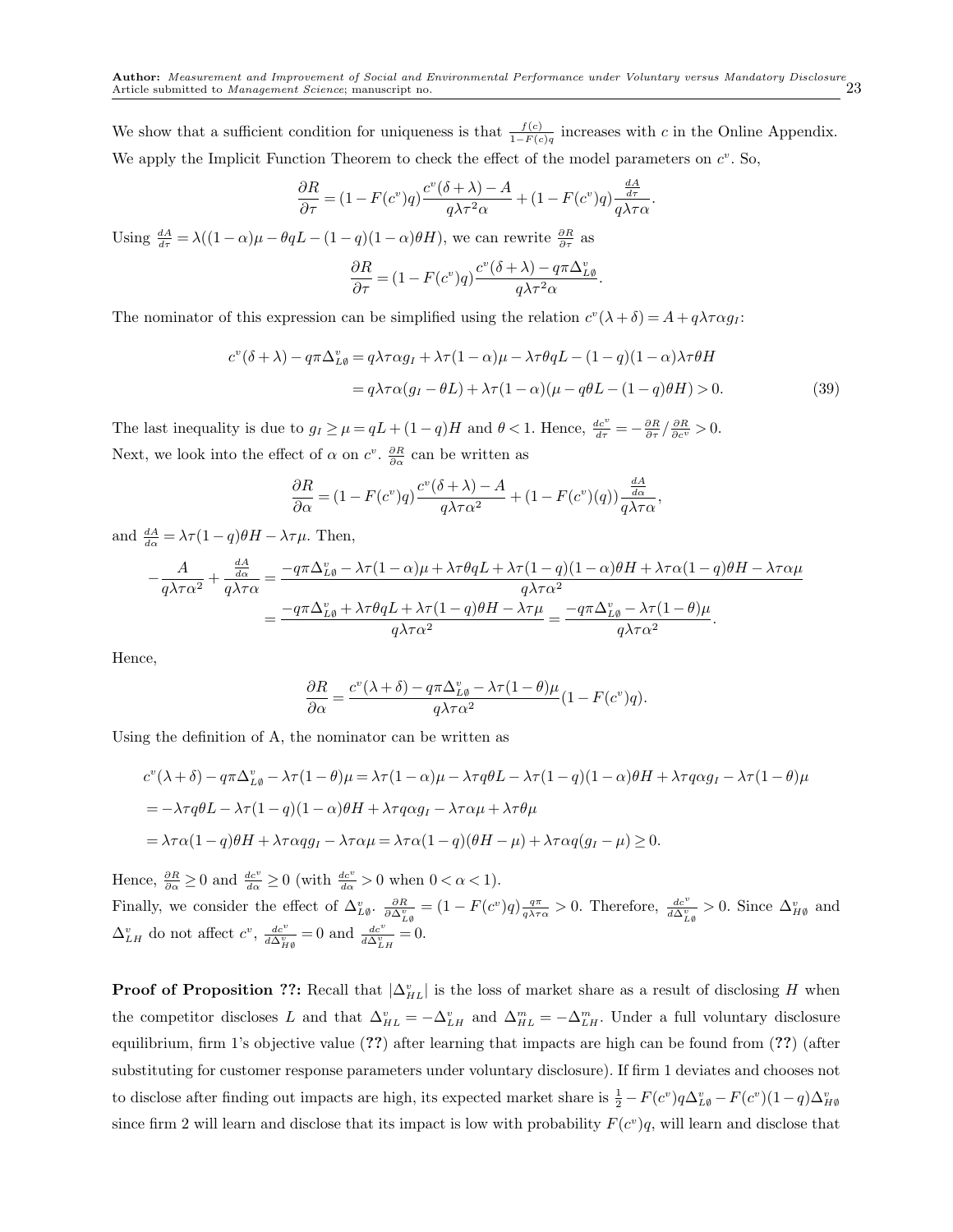its impact is high with probability  $F(c^v)(1-q)$  and will not learn or disclose with probability  $1-F(c^v)$ . Firm 1's discounted profit and valuation from not disclosing high impact is given by

$$
\frac{\pi(\frac{1}{2} - F(c^v)q\Delta_{L\emptyset}^v - F(c^v)(1-q)\Delta_{H\emptyset}^v) + \lambda\alpha\Omega_I + \lambda(1-\alpha)\Omega(\theta H)}{\delta + \lambda}.
$$
\n(40)

Here,  $\Omega_I = q\Omega(L) + (1-q)\Omega(H)$  since the investors infer that firm 1 did not learn observing nondisclosure. Full disclosure can occur in equilibrium if and only if the objective value from disclosing high impact is greater; i.e.,

$$
-\pi F(c^v)q\Delta_{LH}^v + \pi(1 - F(c^v))\Delta_{H\emptyset}^v + \lambda \Omega(\theta H) \ge -\pi F(c^v)(1 - q)\Delta_{H\emptyset}^v - \pi F(c^v)q\Delta_{L\emptyset}^v + \lambda(\alpha \Omega_I + (1 - \alpha)\Omega(\theta H)).
$$

This expression can be simplified to

$$
\overline{\alpha} = \frac{\pi(F(c^v)q(\Delta_{L\emptyset}^v - \Delta_{LH}^v) + (1 - F(c^v)q)\Delta_{H\emptyset}^v)}{\lambda(\Omega_I - \Omega(\theta H))} \ge \alpha,
$$

where  $\Omega_I = q\Omega(L) + (1-q)\Omega(H)$ . In the expression above for  $\overline{\alpha}$ ,  $-\Delta_{LH}^v$  can be replaced with  $\Delta_{HL}^v$ . Since  $c^v$ is independent of  $\alpha$  under full disclosure (by Lemma ??), this establishes the result. Note that  $c_v$  is invariant to  $\Delta_{LH}^v$  under full voluntary disclosure (by Lemma ??), and  $d\overline{\alpha}/d|\Delta_{HL}^v| = -\pi F(c^v)q/(\lambda(\Omega_I) - \Omega(\theta H)) \leq 0$ .

Proof of Theorem ??: Lemma 2 shows that a firm learns if and only if its cost of doing so is below a threshold. We now show that a mandate for disclosure lowers this threshold.

Suppose that the firms disclose information fully under voluntary disclosure. Then, (??) and (??) depend only on the comparison of customer response parameters under voluntary and mandatory disclosure. Then, (??) and (??) imply that voluntary disclosure threshold is higher.

Now suppose both firms disclose only upon learning that impacts are low. From equations (??) and (??), the difference between  $c^v$  and  $c^m$  is given by

$$
c^{v} - c^{m} = \left(\frac{\pi(q(\Delta_{L\emptyset}^{v} - \Delta_{L\emptyset}^{m}) - (1-q)\Delta_{H\emptyset}^{m})}{\delta + \lambda}\right) \n- \frac{\lambda\alpha q\Omega_{I} + \lambda(1-\alpha)(q\Omega(L) + (1-q)\Omega(H) - q\Omega(\theta L) - (1-q)\Omega(\theta H)) - \lambda\alpha q\Omega(\theta L)}{\lambda + \delta} \n+ \frac{\lambda(q\Omega(L) + (1-q)\Omega(H) - q\Omega(\theta L) - (1-q)\Omega(\theta H))}{\lambda + \delta},
$$
\n(41)

where  $\Omega_I$  is defined as in (??) in Lemma ??.

Denoting  $p = (1 - F(c^v))$ , we can rewrite the nominator of the sum of the second and third terms as

$$
- \left[\lambda \alpha q \Omega_I + \lambda (1 - \alpha)(q \Omega(L) + (1 - q) \Omega(H) - q \Omega(\theta L) - (1 - q) \Omega(\theta H)) - \lambda \alpha q \Omega(\theta L)\right]
$$
  
+ 
$$
\lambda (q \Omega(L) + (1 - q) \Omega(H) - q \Omega(\theta L) - (1 - q) \Omega(\theta H))
$$
  
= 
$$
- \lambda \alpha (q \Omega_I - (q \Omega(L) + (1 - q) \Omega(H) - q \Omega(\theta L) - (1 - q) \Omega(\theta H)) - q \Omega(\theta L))
$$
  
= 
$$
- \lambda \alpha \left(q \frac{(1 - p)q \Omega(L) + (1 - p)(1 - q) \Omega(H) + p(1 - q) \Omega(\theta H)}{1 - pq} - q \Omega(L) - (1 - q) \Omega(H) + q \Omega(\theta L) + (1 - q) \Omega(\theta H) - q \Omega(\theta L)\right)
$$
  
= 
$$
- \frac{\lambda \alpha}{1 - pq} \left((1 - p)q^2 \Omega(L) - q \Omega(L) + pq^2 \Omega(L) + q(1 - p)(1 - q) \Omega(H) + pq(1 - q) \Omega(\theta H) - (1 - pq)(1 - q) \Omega(H) + (1 - pq)(1 - q) \Omega(\theta H)\right)
$$
  
+ 
$$
(1 - pq)(1 - q) \Omega(\theta H)
$$
  
= 
$$
- \frac{\lambda \alpha}{1 - pq} \left(q(q - 1) \Omega(L) + (1 - q) \Omega(\theta H) - (1 - q)^2 \Omega(H)\right) = \frac{\lambda \alpha}{1 - pq} (1 - q)(q \Omega(L) + (1 - q) \Omega(H) - \Omega(\theta H)).
$$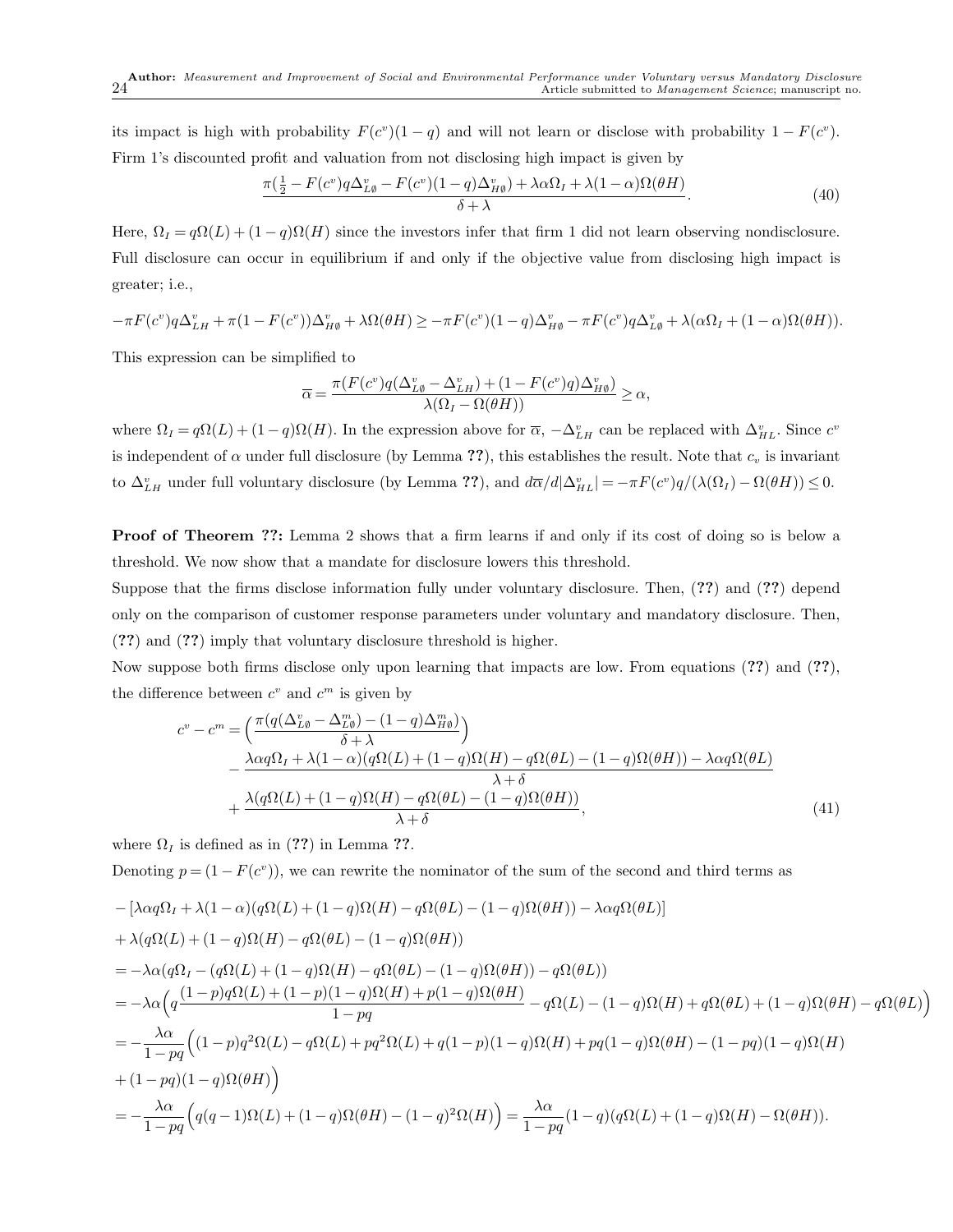Since  $q\Omega(L) + (1-q)\Omega(H) \geq \Omega(\theta H)$ , the sum of second and third terms in (??) are nonnegative. We also have  $\Delta_{L\emptyset}^v \geq \Delta_{L\emptyset}^m$  and  $\Delta_{H\emptyset}^m \leq 0$ , and the first term in (??) is nonnegative.  $c^v - c^m$  is nonnegative and the managers learn with a higher probability under voluntary disclosure. This implies that, due to impact reduction benefits from learning, mandate leads to (weakly) higher impacts for all possible realizations of learning cost and impact. This result can be extended to equilibria in mixed strategies as well (shown in the Online Appendix).

Proof of Propositions ?? and ??: We check how the difference in the environmental performance under voluntary and mandatory disclosure changes with respect to the model parameters. We note that  $c^v$  is increasing with  $\alpha$  under partial voluntary disclosure while  $c^m$  is independent of  $\alpha$  in Lemma ??. Hence, the increase in impact due to a mandate weakly increases with  $\alpha$  for all possible realizations of learning cost and impact. Lemma ?? also shows that under partial voluntary disclosure  $c^v$  is increasing with  $\Delta_{L\emptyset}^v$  and is independent of  $\Delta_{H\emptyset}^v$  while  $c^m$  is increasing with  $\Delta_{L\emptyset}^m$  and  $\Delta_{H\emptyset}^m$ . Therefore, the increase in impact due to a mandate is increasing with  $\Delta_{L\emptyset}^v$ , is independent of  $\Delta_{H\emptyset}^v$ , and decreasing with  $\Delta_{L\emptyset}^m$  and  $\Delta_{H\emptyset}^m$ .

**Proof of Proposition ??:** Theorem 1 implies that a firm that does not learn in the voluntary disclosure scenario will not learn in the mandatory disclosure scenario. It remains to show that for a firm that does not learn, expected profit and valuation are higher in the mandatory disclosure scenario than the voluntary disclosure scenario.

Consider the mandatory disclosure scenario. Observing no disclosure, investors know that the firm did not learn, so expected discounted profit and expected valuation are equal and given by

$$
E_{G_1,d_2}[\Pi_1|g_1,d_2] = \frac{\pi(\frac{1}{2} - F(c^m)(q\Delta_{L\emptyset}^m + (1-q)\Delta_{H\emptyset}^m)) - \lambda \tau \mu}{\delta + \lambda},\tag{42}
$$

according to Lemma 1 with  $p = F(c^m)$ .

Now consider a partial disclosure equilibrium in the scenario with voluntary disclosure. Lemma 1 with  $p = F(c^v)$  implies that expected discounted profit is given by

$$
\frac{\pi(\frac{1}{2} - F(c^v)q\Delta_{L\emptyset}^v) - \lambda\tau\mu}{\delta + \lambda},\tag{43}
$$

and expected valuation is given by

$$
\frac{\pi(\frac{1}{2} - F(c^v)q\Delta_{L\emptyset}^v) - \lambda \tau g_I}{\delta + \lambda}.
$$
\n(44)

Both (??) and (??) are smaller than (??), because  $g_I \geq \mu$ ,  $c^v \geq c^m$  (by Theorem 1),  $\Delta_{L\emptyset}^v \geq \Delta_{L\emptyset}^m$  and  $\Delta_{H\emptyset}^m \leq 0$ . We have restricted attention to pure strategy equilibria so, by Lemma 2, it remains only to consider a full voluntary disclosure equilibrium. Observing no disclosure, investors know that the firm did not learn, so expected discounted profit and expected valuation are equal, and given by  $(?)$  except that  $c^v$  is substituted for  $c^m$ , and  $\Delta_{L\emptyset}^v$  and  $\Delta_{H\emptyset}^v$  are substituted for  $\Delta_{L\emptyset}^m$  and  $\Delta_{H\emptyset}^m$ . Those substitutions reduce the value of (??) because  $c^v \geq c^m$  (by Theorem 1),  $\Delta_{L\emptyset}^v \geq \Delta_{L\emptyset}^m$  and  $\Delta_{H\emptyset}^v \geq 0 \geq \Delta_{H\emptyset}^m$ .

**Proof of Propositions ?? and ??:** It suffices to compare the firm's discounted cost from its impact and the investors' expectation of what that cost would be to calculate the investors' expected disutility under both mandatory and voluntary disclosure scenarios.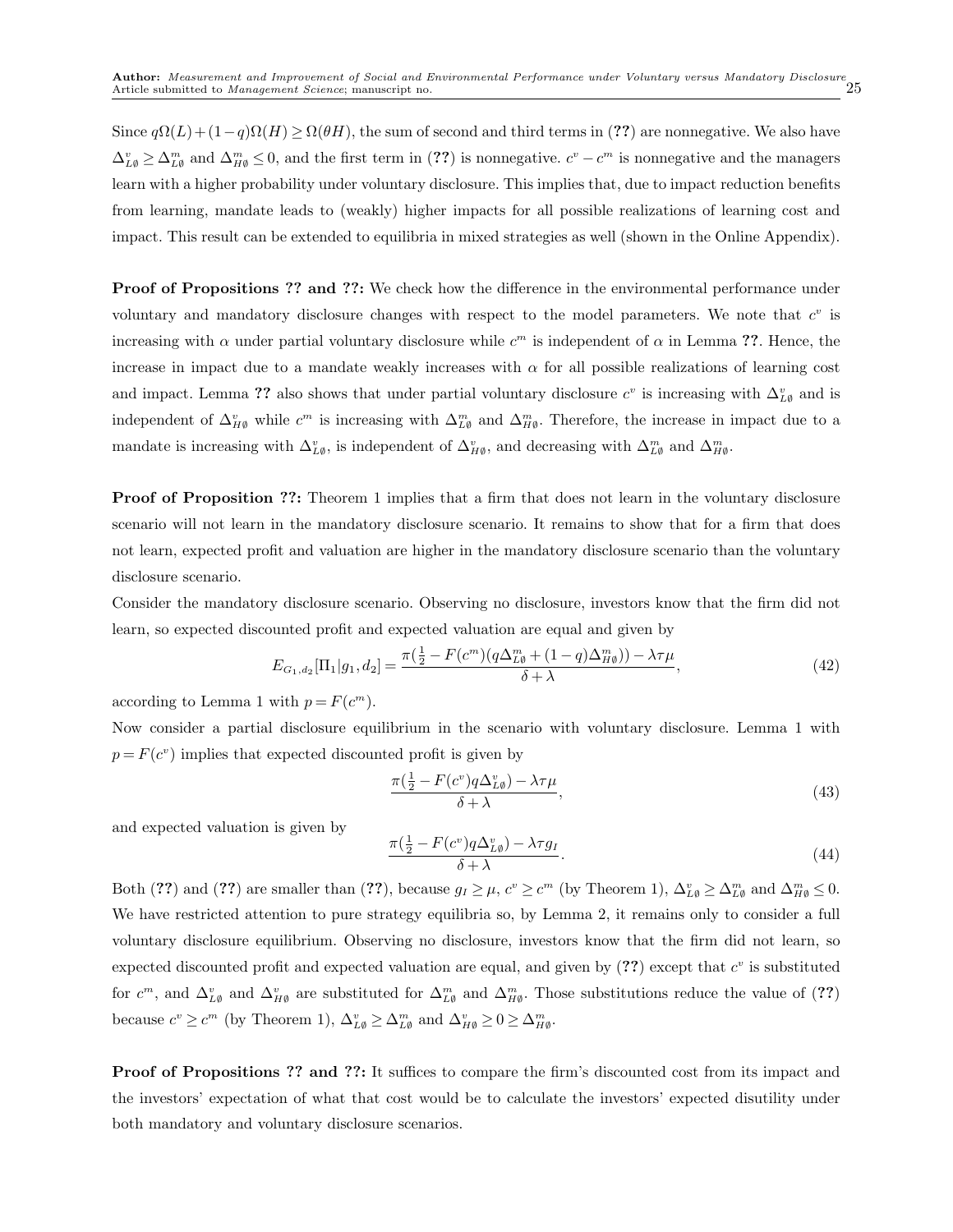Comparing firm's cost of impact and investors' expectation of the cost of impact for each possible realization of cost and impact, we calculate the investors' utility in expectation under mandatory disclosure to be

$$
-K(1 - F(cm))[q(\mu - L)2 + (1 - q)(\mu - H)2] = -KUm
$$
\n(45)

where  $K = (\lambda \tau/(\lambda + \delta))^2$ .

Similarly, investors' utility in expectation under voluntary disclosure is found to be

$$
-K[F(cv)(1-q)(gI - \theta H)2 + (1 - F(cv))\Big(g(gI - L)2 + (1 - q)(gI - H)2\Big) = -KUv.
$$
 (46)

We compare investors' expected utility under voluntary and mandatory disclosure and examine how the comparison changes with respect to  $\alpha$ . The comparison of the two expressions do not depend on K. We also omit the negative sign at the beginning of both expressions. Note that  $\frac{dU^v}{d\alpha} = \frac{\partial U^v}{\partial c^v} \frac{d c^v}{d\alpha} + \frac{\partial U^v}{\partial g_I} \frac{d g_I}{d\alpha}$ .  $\frac{\partial U^v}{\partial g_I} = 0$  from the definition of  $g_I$  ((??) in Lemma ??). Hence,

$$
\frac{\partial U^{\nu}}{\partial c^{\nu}} = f(c^{\nu})(1-q)(g_I - \theta H)^2 - f(c^{\nu})(q(g_I - L)^2 + (1-q)(g_I - H)^2) \n= f(c^{\nu})(1-q)((g_I - \theta H)^2 - (g_I - H)^2) - f(c^{\nu})q(g_I - L)^2 < 0.
$$
\n(47)

The last inequality is due to  $\mu \leq g_I \leq \theta H \leq H$ ,  $q > 0$  and  $f(\cdot)$  being continuous. Then,  $\frac{dU^v}{d\alpha} < 0$  since  $\frac{dc^v}{d\alpha} > 0$ in the interval  $\alpha \in (0,1)$  as shown in Lemma ??. Since  $\frac{dc^m}{d\alpha} = 0$ ,  $\frac{dU^m}{d\alpha} = 0$ . We define

$$
\hat{\alpha} := \min(\max(0, \tilde{\alpha}), 1),
$$

where  $\tilde{\alpha}$  is the value of  $\alpha$  where  $U^v$  and  $U^m$  are equal, keeping other parameters constant.  $\hat{\alpha}$  must be unique since  $\frac{U^v(c^v(\alpha))}{d\alpha} < 0$  in the interval  $\alpha \in (0,1)$ . When  $\alpha < \hat{\alpha}$   $(\alpha > \hat{\alpha})$ ,  $U^v > U^m$   $(U^v < U^m)$ .

For any value of  $\alpha$ ,  $c^v$  increases with  $\Delta_{L\emptyset}^v$  (by Lemma ??) and consequently  $U^v$  decreases with  $\Delta_{L\emptyset}^v$ . Then,  $\hat{\alpha}$  is decreasing with  $\Delta_{L\emptyset}^v$ .  $c^m$  is increasing with  $\Delta_{L\emptyset}^m$  and  $\Delta_{H\emptyset}^m$  (by Lemma ??) and consequently  $U^m$  is decreasing  $\Delta_{L\emptyset}^m$  and  $\Delta_{H\emptyset}^m$ . Therefore,  $\hat{\alpha}$  is increasing with  $\Delta_{L\emptyset}^m$  and  $\Delta_{H\emptyset}^m$ .

We now turn our attention to Proposition ??. To prove that investors' utility is increasing in  $\tau$  under both mandatory and voluntary disclosure scenarios, we use  $(??)$  and  $(??)$  above. The derivative of  $U^v$  with respect to  $\tau$  is  $\frac{dU^v}{d\tau} = \frac{\partial U^v}{\partial c^v}\frac{dc^v}{d\tau} + \frac{\partial U^v}{\partial g_I}\frac{dg_I}{d\tau}$ . From the definition of  $g_I$  (?? in Lemma ??),  $\frac{\partial U^v}{\partial g_I} = 0$  and by (??),  $\frac{\partial U^v}{\partial c^v} < 0$ . The derivative of  $U^m$  with respect to  $\tau$  is  $\frac{dU^m}{d\tau} = \frac{\partial U^m}{\partial c^m} \frac{d c^m}{d\tau}$ .  $\frac{\partial U^m}{\partial c^m} = -f(c^m) \left( q(\mu - L)^2 + (1 - q)(\mu - H)^2 \right) < 0$ and  $\frac{dc^m}{d\tau} > 0$  in Lemma ??. Therefore,  $\frac{dU^m}{d\tau} < 0$  and investors' utility increases with  $\tau$ . We can show that the result holds for full voluntary disclosure by following the analysis of mandatory disclosure.

By Lemma ??,  $\frac{d\hat{c}}{d\tau} > 0$  for both voluntary and mandatory disclosure, meaning that the firm chooses to learn with a higher probability under a higher  $\tau$ . Therefore, a firm's impact is weakly decreasing in  $\tau$  under all possible realizations of learning cost and impact and under both mandatory and voluntary disclosure scenarios.